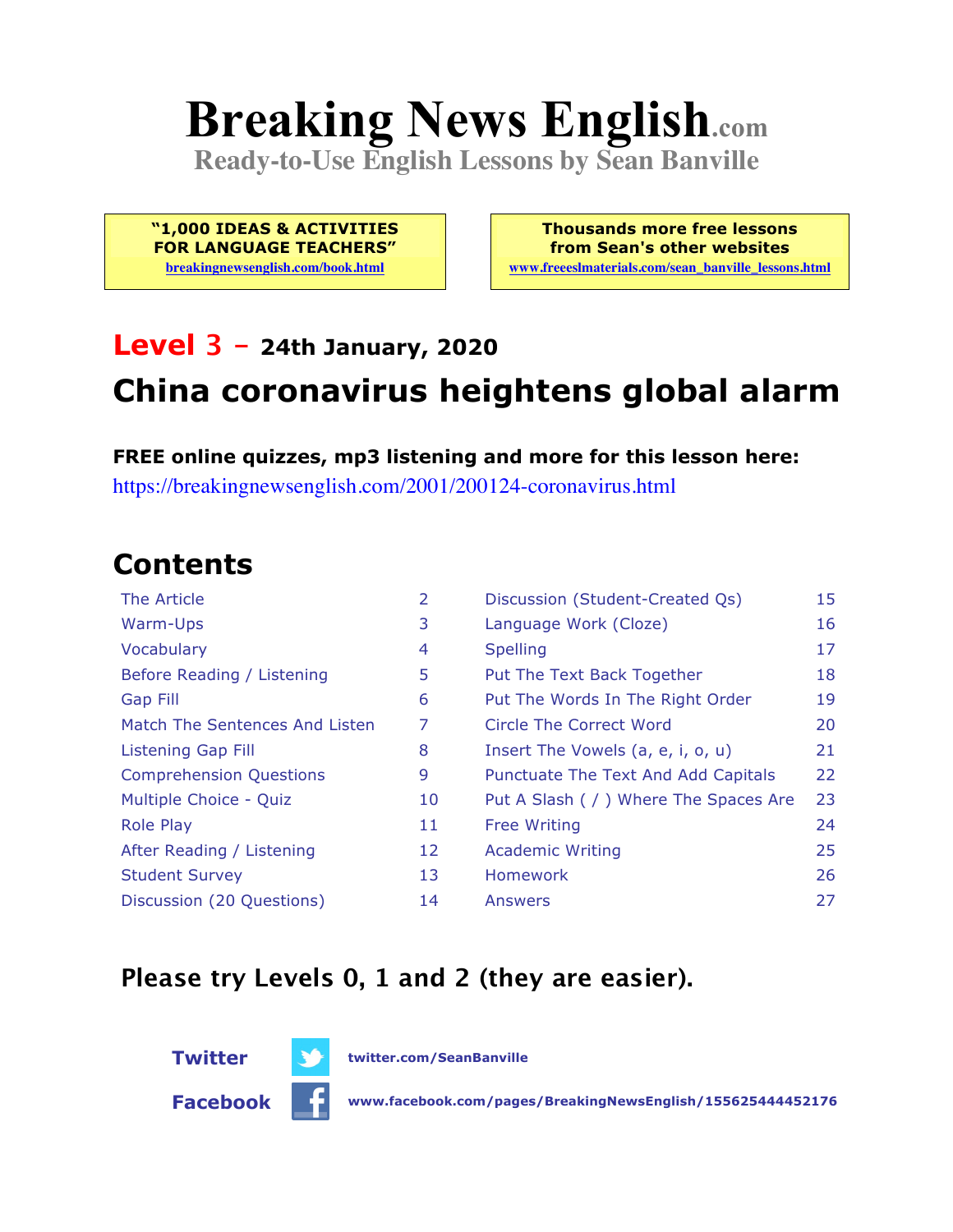### **THE ARTICLE**

From https://breakingnewsenglish.com/2001/200124-coronavirus.html

Nations around the world are preparing for a possible major outbreak of a new deadly virus. The coronavirus, which started in the Chinese city of Wuhan, has already killed 17 people. It has spread to the USA, Japan, Korea and Thailand. More than 540 people have caught the virus and are in hospital. The World Health Organization (WHO) is meeting to decide whether the outbreak is a global health emergency. China is urging people not to panic ahead of the Chinese New Year next week. Millions of Chinese will be travelling across the country to spend the holiday season with their families. Meanwhile, the city of Wuhan has suspended its public transport systems to help stop the spread of the virus.

The new coronavirus is suspected to have come from illegally traded animals in a Wuhan market. The virus mutated and spread from an animal to a human. There are fears it could mutate and spread further. Scientists say the virus is contagious and can be passed from person to person through the air. Dr Linfa Wang, a virologist at the Duke-National University of Singapore, said the new coronavirus is in the same family as SARS, but it's different from SARS. He said people needed to look for pneumonia-like symptoms, such as fever, cough and difficulty breathing. Fu Ning, a 36-year-old woman from Beijing, said: "I feel fearful because there's no cure for the virus."

Sources: http://www.**xinhuanet.com**/english/2020-01/22/c\_138726671.htm https://www.**npr.org**/2020/01/21/798088813/coronavirus-in-china-spreads-by-human-to-humantransmission https://www.**reuters.com**/article/us-china-health-transmission/global-alarm-mounts-as-chinavirus-deaths-hit-17-idUSKBN1ZL07C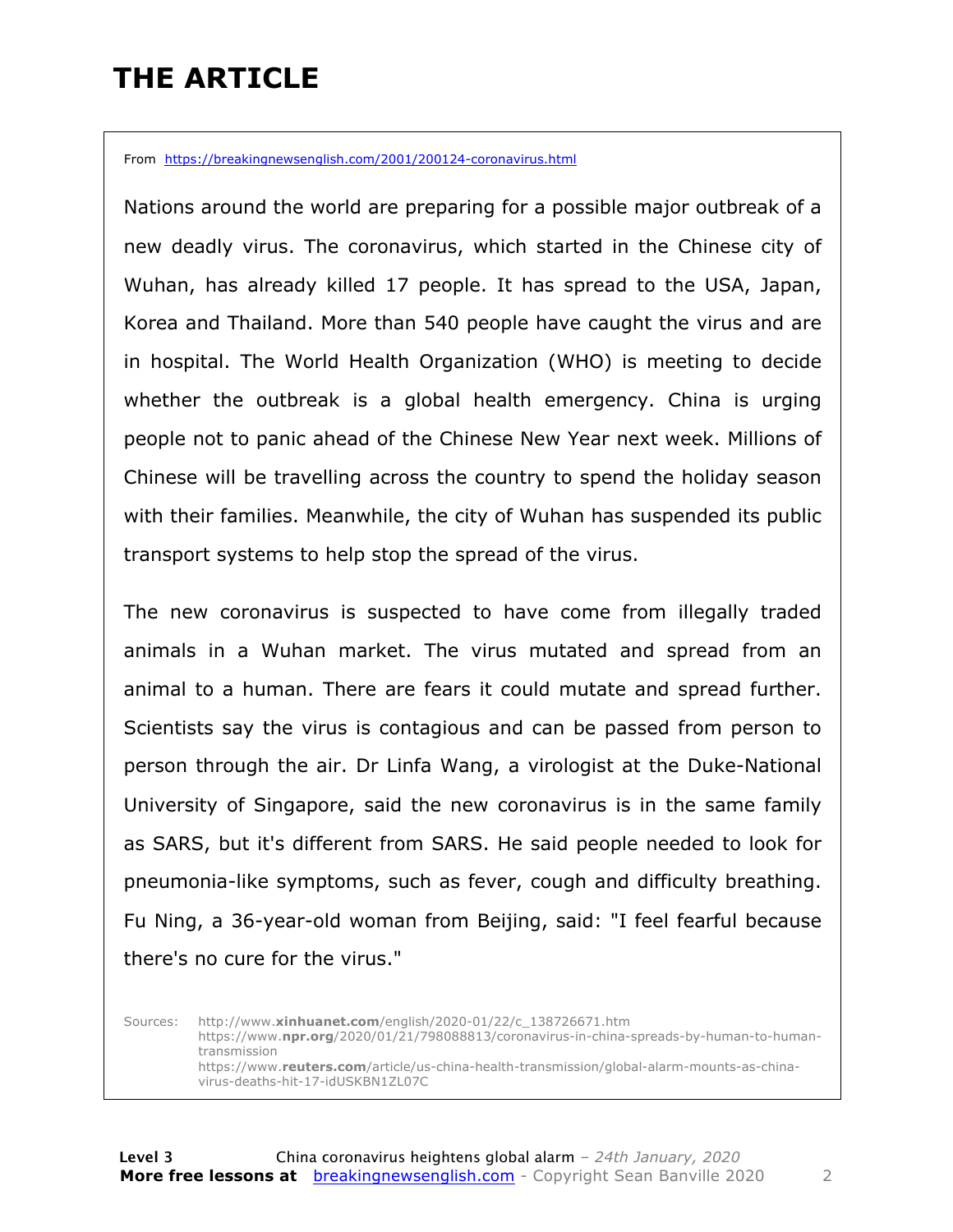#### **WARM-UPS**

**1. CORONAVIRUS:** Students walk around the class and talk to other students about coronavirus. Change partners often and share your findings.

**2. CHAT:** In pairs / groups, talk about these topics or words from the article. What will the article say about them? What can you say about these words and your life?

nations / outbreak / deadly virus / hospital / the WHO / emergency / panic / holiday / animals / market / mutate / contagious / air / virologist / family / fever / cough / cure

Have a chat about the topics you liked. Change topics and partners frequently.

**3. OUTBREAK:** Students A **strongly** believe governments are ready for an outbreak; Students B **strongly** believe they aren't. Change partners again and talk about your conversations.

**4. THREATS:** How serious are these threats to the world? How can we reduce them? Complete this table with your partner(s). Change partners often and share what you wrote.

|                | <b>How Serious?</b> | <b>How to Reduce Them</b> |
|----------------|---------------------|---------------------------|
| <b>Viruses</b> |                     |                           |
| Global warming |                     |                           |
| Alien invasion |                     |                           |
| Nuclear war    |                     |                           |
| Terrorism      |                     |                           |
| Overpopulation |                     |                           |

**5. VIRUS:** Spend one minute writing down all of the different words you associate with the word "virus". Share your words with your partner(s) and talk about them. Together, put the words into different categories.

**6. PREPARING:** Rank these with your partner. Put the best things to prepare for a coronavirus epidemic at the top. Change partners often and share your rankings.

- Water
- Radio
- Masks
- Flu vaccine
- Stay at home
- Buy lots of food
- Buy hand sanitizer
- Hospital phone numbers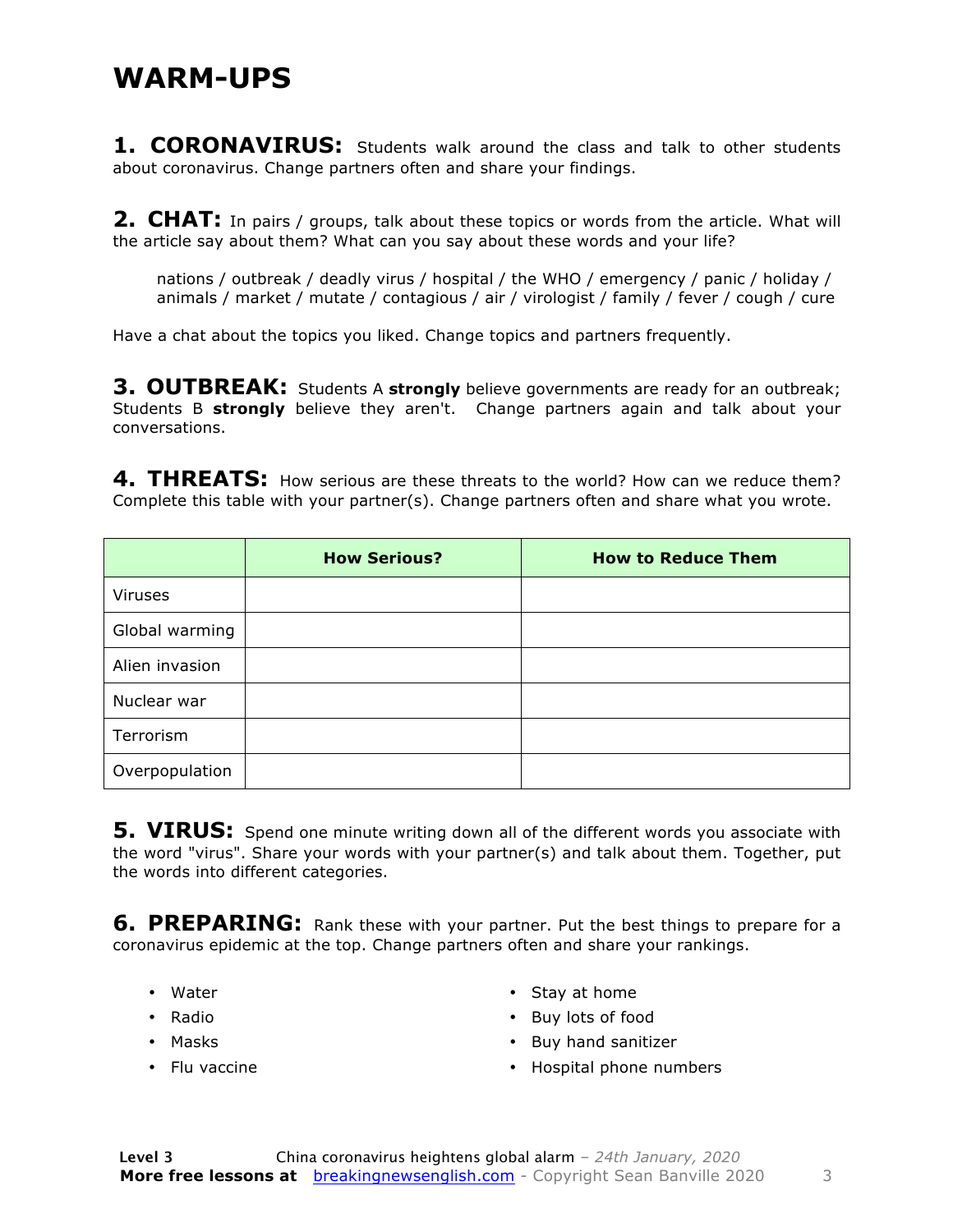### **VOCABULARY MATCHING**

#### **Paragraph 1**

| 1.  | major       | a. | The sudden and big start of something bad,<br>such as war, disease, etc.                                      |  |  |  |  |  |
|-----|-------------|----|---------------------------------------------------------------------------------------------------------------|--|--|--|--|--|
| 2.  | outbreak    | b. | Move over a larger and larger area.                                                                           |  |  |  |  |  |
| 3.  | virus       | c. | Stopped<br>something from<br>working<br>or<br>happening for a short time.                                     |  |  |  |  |  |
| 4.  | spread      | d. | Something that causes an infection<br>or<br>disease.                                                          |  |  |  |  |  |
| 5.  | urging      | e. | Sudden uncontrollable fear, often causing<br>wildly and unthinking behavior.                                  |  |  |  |  |  |
| 6.  | panic       | f. | Important, serious, or significant.                                                                           |  |  |  |  |  |
| 7.  | suspended   | g. | Trying to get people to do something.                                                                         |  |  |  |  |  |
|     | Paragraph 2 |    |                                                                                                               |  |  |  |  |  |
| 8.  | suspected   | h. | Change or cause to change in form or<br>nature.                                                               |  |  |  |  |  |
| 9.  | mutate      | i. | Being able to be spread from one person or<br>organism to another by direct or indirect<br>contact.           |  |  |  |  |  |
| 10. | contagious  | j. | Make a disease or health problem leave<br>someone's body.                                                     |  |  |  |  |  |
| 11. | pneumonia   | k. | A physical or mental sign which shows you<br>could have a disease or health problem.                          |  |  |  |  |  |
| 12. | symptom     | Τ. | An infection caused by bacteria or a virus, in<br>which the lungs fill with a liquid and may<br>become solid. |  |  |  |  |  |
| 13. | cough       | m. | Thought something was true, but without<br>proof.                                                             |  |  |  |  |  |
| 14. | cure        | n. | Air suddenly coming out of the lungs with a<br>sharp sound.                                                   |  |  |  |  |  |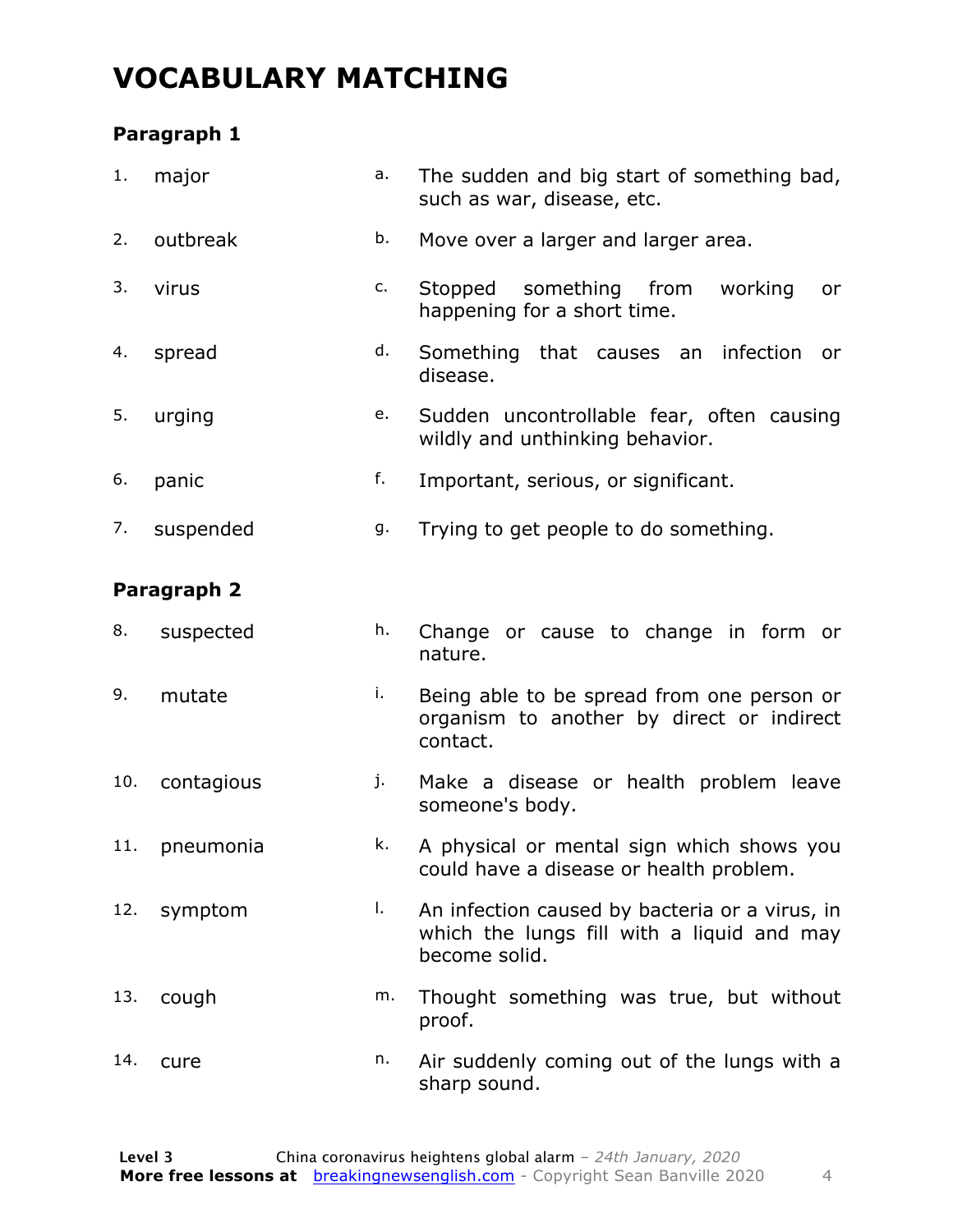### **BEFORE READING / LISTENING**

From https://breakingnewsenglish.com/2001/200124-coronavirus.html

#### **1. TRUE / FALSE:** Read the headline. Guess if a-h below are true (T) or false (F).

- a. Nations are not preparing for a possible virus outbreak. **T / F**
- b. The coronavirus has spread to four countries. **T / F**
- c. Over 1,540 people are in hospital because of the virus. **T / F**
- d. The article said China suspended public transport in eight different cities. **T / F**
- e. Scientists suspect the coronavirus came from insects in a market. **T / F**
- f. The coronavirus passes from person to person through the air. **T / F**
- g. The coronavirus belongs to the same virus family as SARS. **T / F**
- h. One of the symptoms of coronavirus is breathing difficulties. **T / F**

#### **2. SYNONYM MATCH:** (The words in **bold** are from the news article.)

- **1. nations**
- **2. preparing**
- **3. deadly**
- **4. emergency**
- **5. panic**
- **6. mutated**
- **7. contagious**
- **8. passed**
- **9. symptoms**
- **10. cure**
- a. crisis
- b. danger signs
- c. changed
- d. getting ready
- e. transferred
- f. freak out
- g. countries
- h. antidote
- i. lethal
- j. catching

#### **3. PHRASE MATCH:** (Sometimes more than one choice is possible.)

- 1. a possible major
- 2. More than 540 people have
- 3. the outbreak is a global health
- 4. China is urging people not
- 5. public
- 6. illegally traded animals
- 7. There are fears it could mutate
- 8. Scientists say the virus
- 9. pneumonia-like
- 10. I feel fearful because there's
- a. and spread further
- b. to panic
- c. symptoms
- d. outbreak
- e. emergency
- f. no cure for the virus
- g. is contagious
- h. transport
- i. in a Wuhan market
- j. caught the virus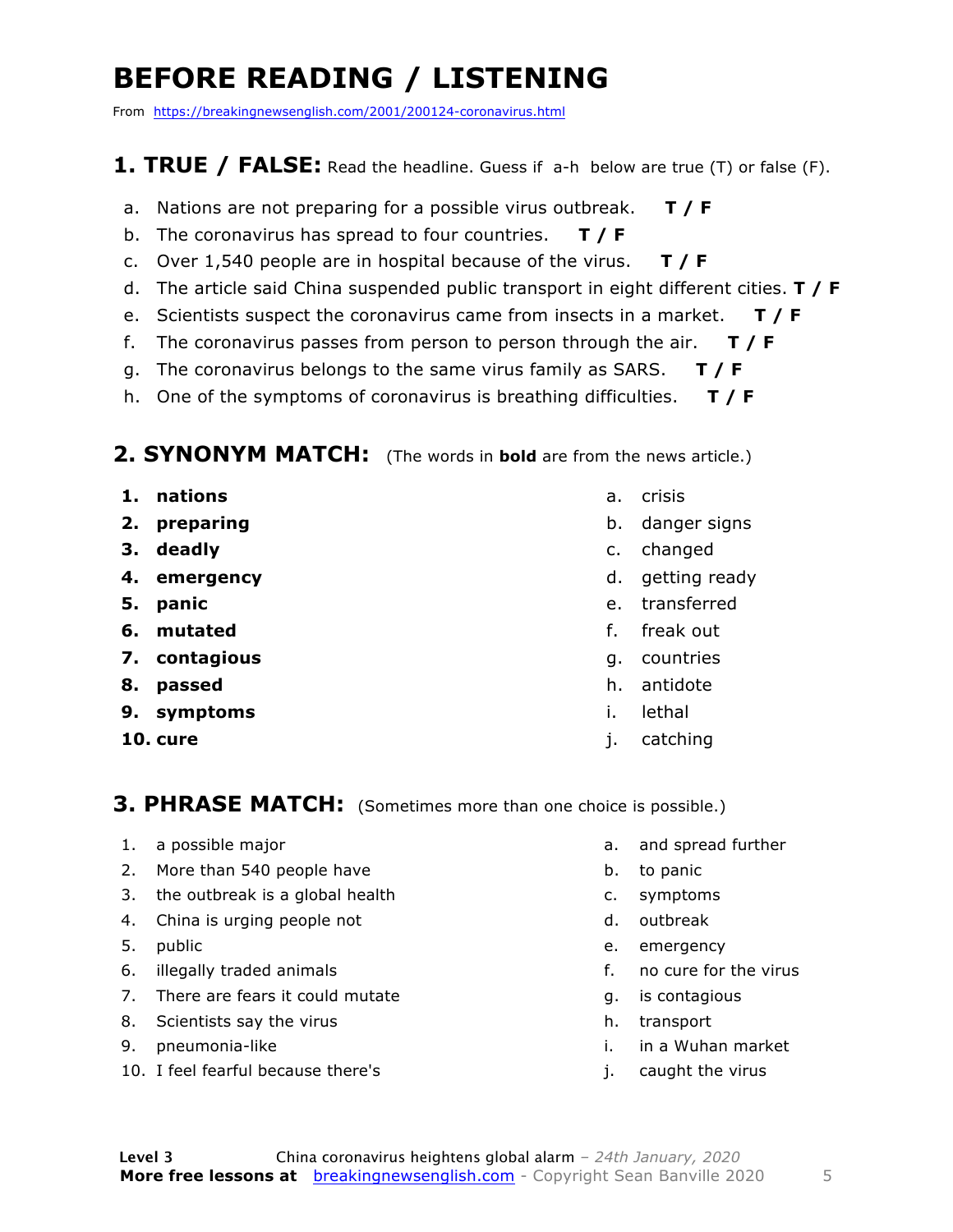### **GAP FILL**

From https://breakingnewsenglish.com/2001/200124-coronavirus.html

Nations around the world are preparing for a  $(1)$ major outbreak of a new deadly virus. The coronavirus, which started in the Chinese city of Wuhan, has (2) \_\_\_\_\_\_\_\_\_\_\_\_\_\_\_ killed 17 people. It has  $(3)$  \_\_\_\_\_\_\_\_\_\_\_\_\_ to the USA, Japan, Korea and Thailand. More than 540 people have (4) \_\_\_\_\_\_\_\_\_\_\_\_ the virus and are in hospital. The World Health Organization (WHO) is meeting to decide whether the outbreak is a global health (5) \_\_\_\_\_\_\_\_\_\_\_\_. China is urging people not to panic (6) \_\_\_\_\_\_\_\_\_\_\_\_ of the Chinese New Year next week. Millions of Chinese will be travelling across the country to spend the holiday (7) \_\_\_\_\_\_\_\_\_\_\_\_ with their families. Meanwhile, the city of Wuhan has (8) \_\_\_\_\_\_\_\_\_\_\_\_\_\_\_\_ its public transport systems to help stop the spread of the virus. *caught emergency suspended already season possible spread ahead*

The new coronavirus is suspected to have come from (9) \_\_\_\_\_\_\_\_\_\_\_\_ traded animals in a Wuhan market. The virus (10) \_\_\_\_\_\_\_\_\_\_\_\_ and spread from an animal to a human. There are fears it could mutate and spread (11) \_\_\_\_\_\_\_\_\_\_\_\_\_\_. Scientists say the virus is (12) \_\_\_\_\_\_\_\_\_\_\_\_\_\_ and can be passed from person to person through the air. Dr Linfa Wang, a  $(13)$  \_\_\_\_\_\_\_\_\_\_\_\_\_\_\_\_\_ at the Duke-National University of Singapore, said the new coronavirus is in the same family as SARS, but it's different from SARS. He said people needed to look for pneumonia-like (14) \_\_\_\_\_\_\_\_\_\_\_\_, such as fever, cough and difficulty (15) \_\_\_\_\_\_\_\_\_\_\_\_. Fu Ning, a 36-year-old woman from Beijing, said: "I feel fearful because there's no (16) \_\_\_\_\_\_\_\_\_\_\_\_\_\_ for the virus." *contagious breathing mutated further virologist cure illegally symptoms*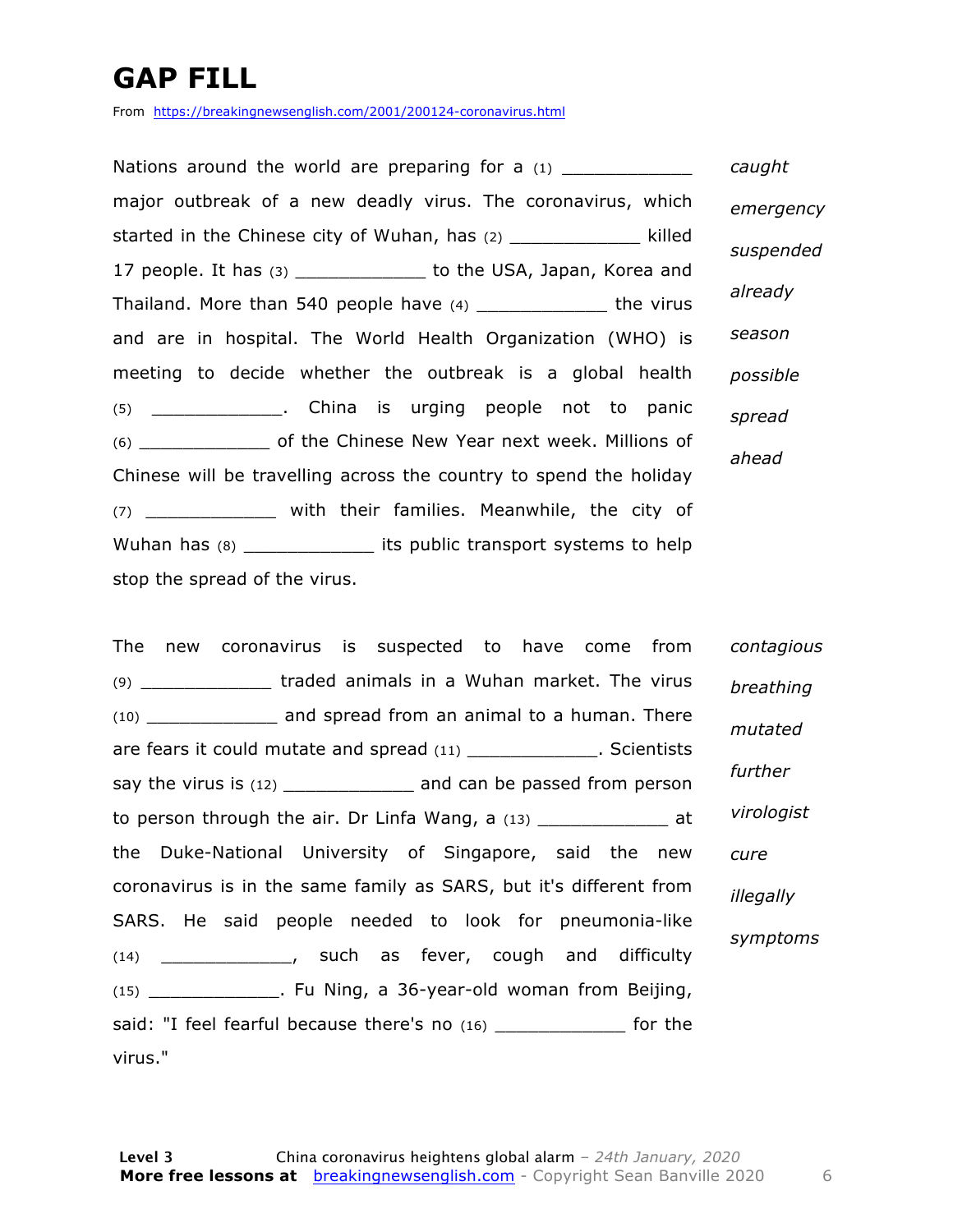#### **LISTENING – Guess the answers. Listen to check.**

From https://breakingnewsenglish.com/2001/200124-coronavirus.html

| 1) Nations around the world are preparing for a possible                                        |
|-------------------------------------------------------------------------------------------------|
| a. majorly outbreak<br>b. major out breaks                                                      |
| c. measure out break                                                                            |
| d. measure out beak                                                                             |
| 2) More than 540 people have caught the virus and _______                                       |
| a. are on hospital                                                                              |
| b. are in hospital                                                                              |
| c. are at hospital                                                                              |
| d. are to hospital                                                                              |
| 3) the outbreak is a global health emergency. China is urging people ______<br>a. not to panics |
| b. not to panicked                                                                              |
| c. not to panicking                                                                             |
| d. not to panic                                                                                 |
| 4) travelling across the country to spend the holiday season ______                             |
| a. with their families                                                                          |
| b. with them families<br>c. with there families                                                 |
| d. with the families                                                                            |
| 5) Meanwhile, the city of Wuhan has suspended its public _______                                |
| a. transported systems                                                                          |
| b. transportation systems                                                                       |
| c. transporter systems                                                                          |
| d. transport systems                                                                            |
| 6) The new coronavirus is suspected to have come from _______<br>a. illegally trade animals     |
| b. illegally traded animals                                                                     |
| c. illegally trade it animals                                                                   |
| d. illegally tray did animals                                                                   |
| 7) The virus mutated and spread from an animal ______                                           |
| a. to a human                                                                                   |
| b. to a humane<br>c. to a humanist                                                              |
| d. to a humanism                                                                                |
| 8) Scientists say the virus _______                                                             |
| a. is continuous                                                                                |
| b. is contagious                                                                                |
| c. is contiguous                                                                                |
| d. is contains gas                                                                              |
| 9) He said people needed to look for pneumonia-                                                 |
| a. like symptoms<br>b. liked symptoms                                                           |
| c. likes symptoms                                                                               |
| d. alike symptoms                                                                               |
| 10) a 36-year-old woman from Beijing, said: "I feel fearful because _______                     |
| a. there's not cure                                                                             |
| b. there's know cure                                                                            |
| c. there's now cure<br>d. there's no cure                                                       |
|                                                                                                 |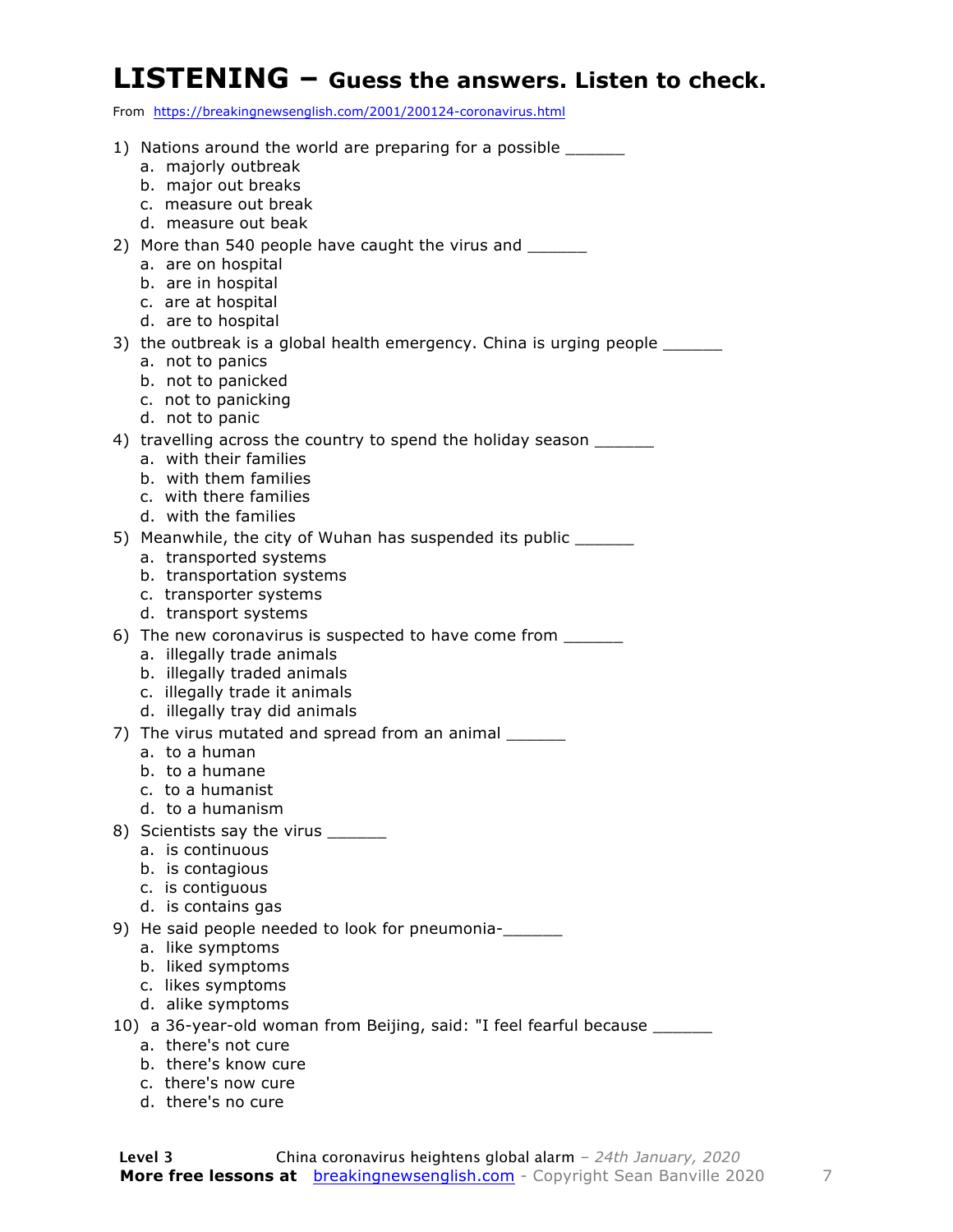#### **LISTENING – Listen and fill in the gaps**

From https://breakingnewsenglish.com/2001/200124-coronavirus.html

Nations around the world are preparing for  $(1)$ outbreak of a (2) \_\_\_\_\_\_\_\_\_\_\_\_\_\_\_\_\_\_\_\_\_\_\_. The coronavirus, which started in the Chinese city of Wuhan, has already killed 17 people. It has spread to the USA, Japan, Korea and Thailand. More than 540 people (3) \_\_\_\_\_\_\_\_\_\_\_\_\_\_\_\_\_\_\_\_\_\_\_\_\_\_\_\_\_\_ virus and are in hospital. The World Health Organization (WHO) is meeting to decide whether  $(4)$ a global health emergency. China is urging people not to panic ahead of the Chinese New Year next week. Millions of Chinese will be travelling across the country to (5) \_\_\_\_\_\_\_\_\_\_\_\_\_\_\_\_\_\_\_ season with their families. Meanwhile, the city of Wuhan has suspended its public transport systems to help stop the (6) \_\_\_\_\_\_\_\_\_\_\_\_\_\_\_\_\_\_\_ virus.

The new coronavirus is suspected to have come from (7) \_\_\_\_\_\_\_\_\_\_\_\_\_\_\_\_\_\_\_ in a Wuhan market. The virus mutated and spread from an animal to a human. There are (8) \_\_\_\_\_\_\_\_\_\_\_\_\_\_\_\_\_\_\_ mutate and spread further. Scientists say the virus is contagious and can be passed from person (9) \_\_\_\_\_\_\_\_\_\_\_\_\_\_\_\_\_\_\_\_\_\_\_\_\_\_\_\_the air. Dr Linfa Wang, a virologist at the Duke-National University of Singapore, said the new coronavirus is in the (10) \_\_\_\_\_\_\_\_\_\_\_\_\_\_\_\_\_\_\_ SARS, but it's different from SARS. He said people needed to look for pneumonia-like symptoms, such (11) \_\_\_\_\_\_\_\_\_\_\_\_\_\_\_\_\_\_\_\_\_\_\_\_\_\_ and difficulty breathing. Fu Ning, a 36year-old woman from Beijing, said: "I feel fearful because there's (12) \_\_\_\_\_\_\_\_\_\_\_\_\_\_\_\_\_\_\_ the virus."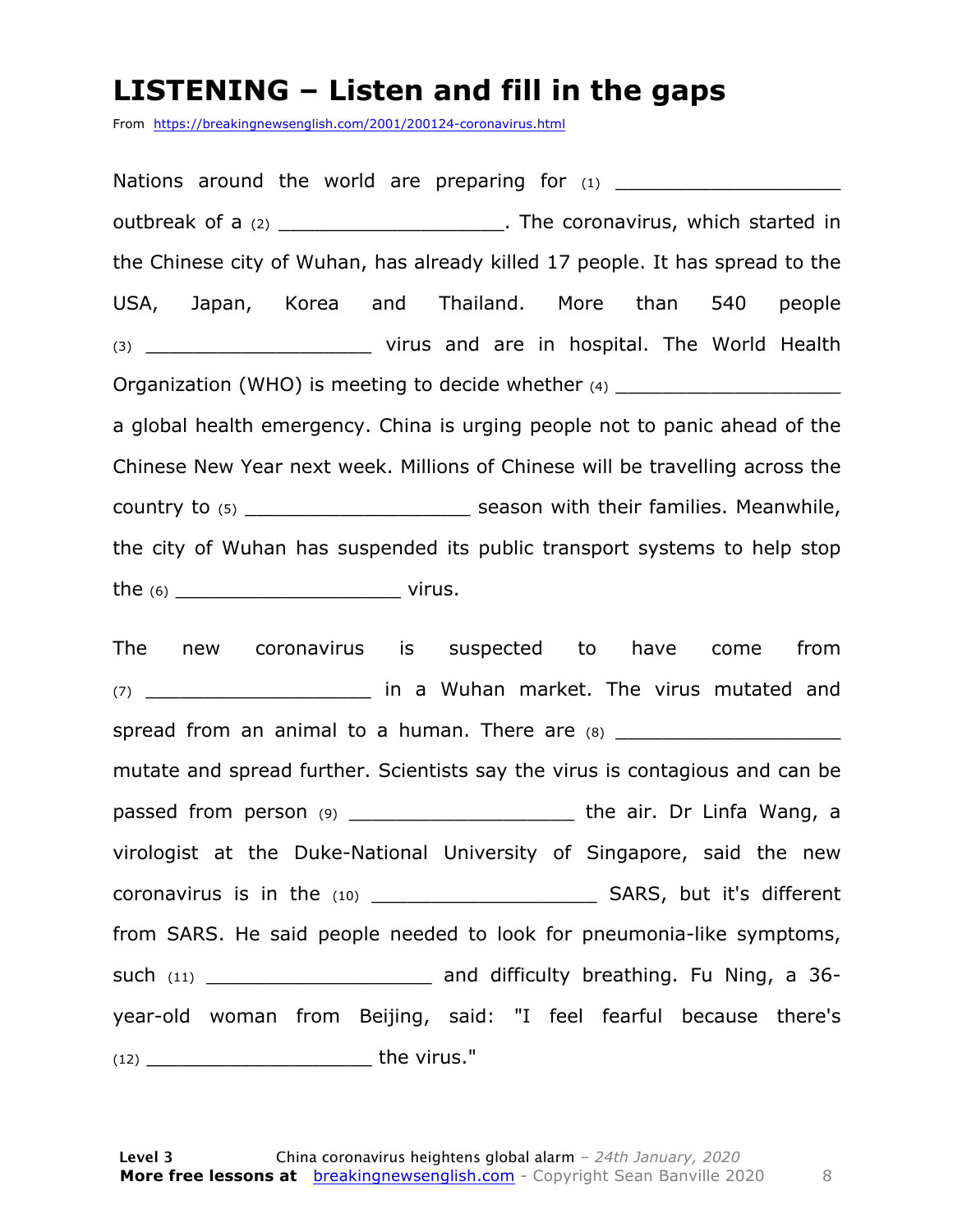### **COMPREHENSION QUESTIONS**

From https://breakingnewsenglish.com/2001/200124-coronavirus.html

- 1. What are nations doing for a possible major viral outbreak?
- 2. How many countries has the coronavirus spread to?
- 3. Who is meeting to decide if the coronavirus is an emergency?
- 4. What is China urging people not to do?
- 5. What has the city of Wuhan suspended?
- 6. Where do people suspect the coronavirus came from?
- 7. What are there fears the coronavirus might do?
- 8. How does the virus pass from person to person?
- 9. What is Linfa Wang's job?
- 10. What is a Beijing resident fearful of?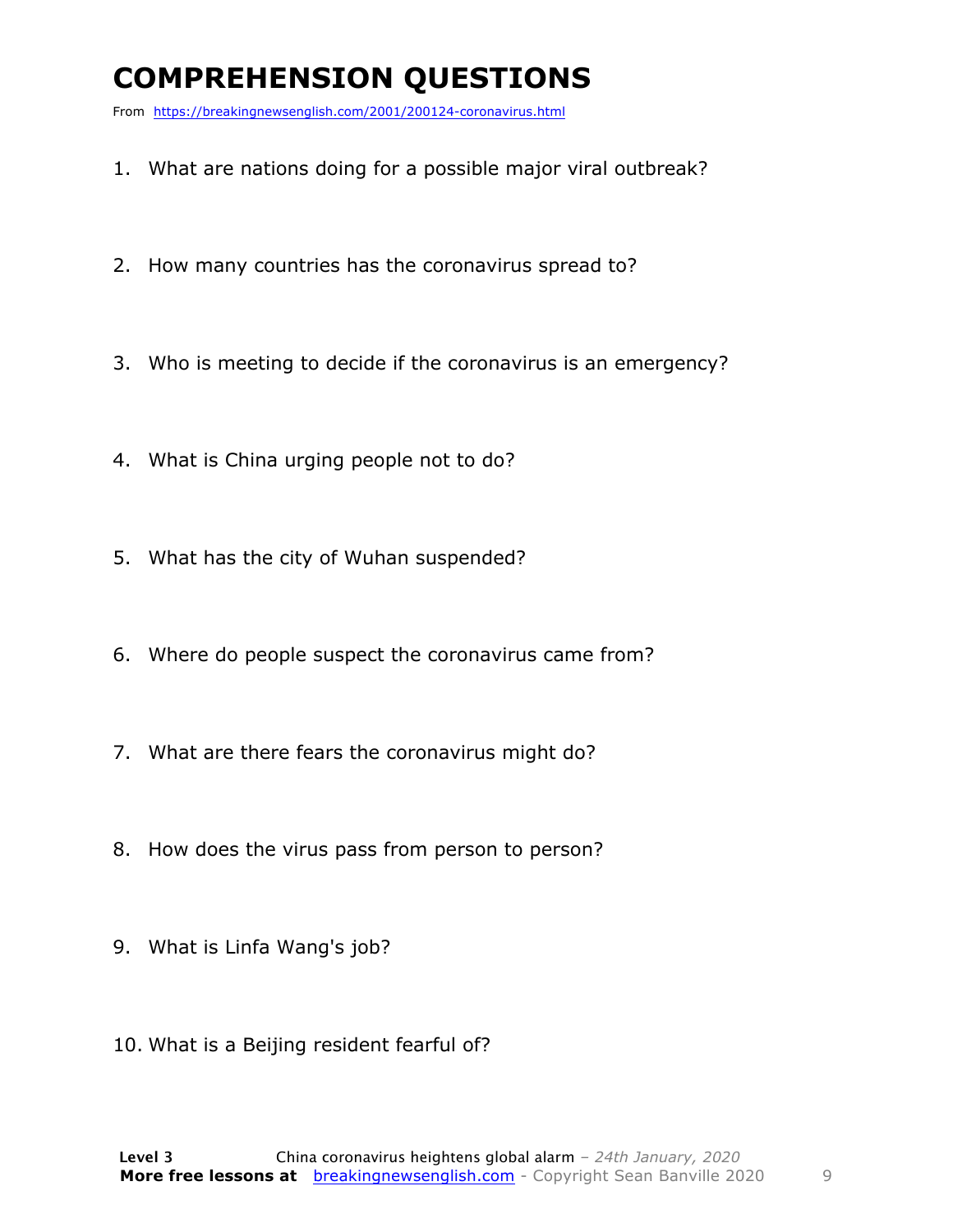### **MULTIPLE CHOICE - QUIZ**

From https://breakingnewsenglish.com/2001/200124-coronavirus.html

| 1) What are nations doing for a    | 6) Where do people suspect the         |
|------------------------------------|----------------------------------------|
| possible major viral outbreak?     | coronavirus came from?                 |
| a) very little                     | a) insects                             |
| b) preparing                       | b) a tourist                           |
| c) panicking                       | c) an animal market                    |
| d) worrying                        | d) a mysterious laboratory             |
| 2) How many countries has the      | 7) What are there fears the            |
| coronavirus spread to?             | coronavirus might do?                  |
| a) eight                           | a) double in size                      |
| b) 17                              | b) kill birds                          |
| c) three                           | c) close the city of Wuhan             |
| d) four                            | d) mutate and spread further           |
| 3) Who is meeting to decide if the | 8) How does the virus pass from        |
| coronavirus is an emergency?       | person to person?                      |
| a) the WHO                         | a) through the air                     |
| b) the UN                          | b) skin contact                        |
| c) UNESCO                          | c) through blood                       |
| d) NATO                            | d) in food                             |
| 4) What is China urging people not | 9) What is Linfa Wang's job?           |
| to do?                             | a) a virologist                        |
| a) kiss                            | b) a violinist                         |
| b) drink in public                 | c) a urologist                         |
| c) panic                           | d) a pacifist                          |
| d) cough                           | 10) What is a Beijing resident fearful |
| 5) What has the city of Wuhan      | of?                                    |
| suspended?                         | a) an epidemic                         |
| a) schools                         | b) there being no cure                 |
| b) public transport                | c) running out of masks                |
| c) markets                         | d) animals                             |

- c) markets
- d) city officials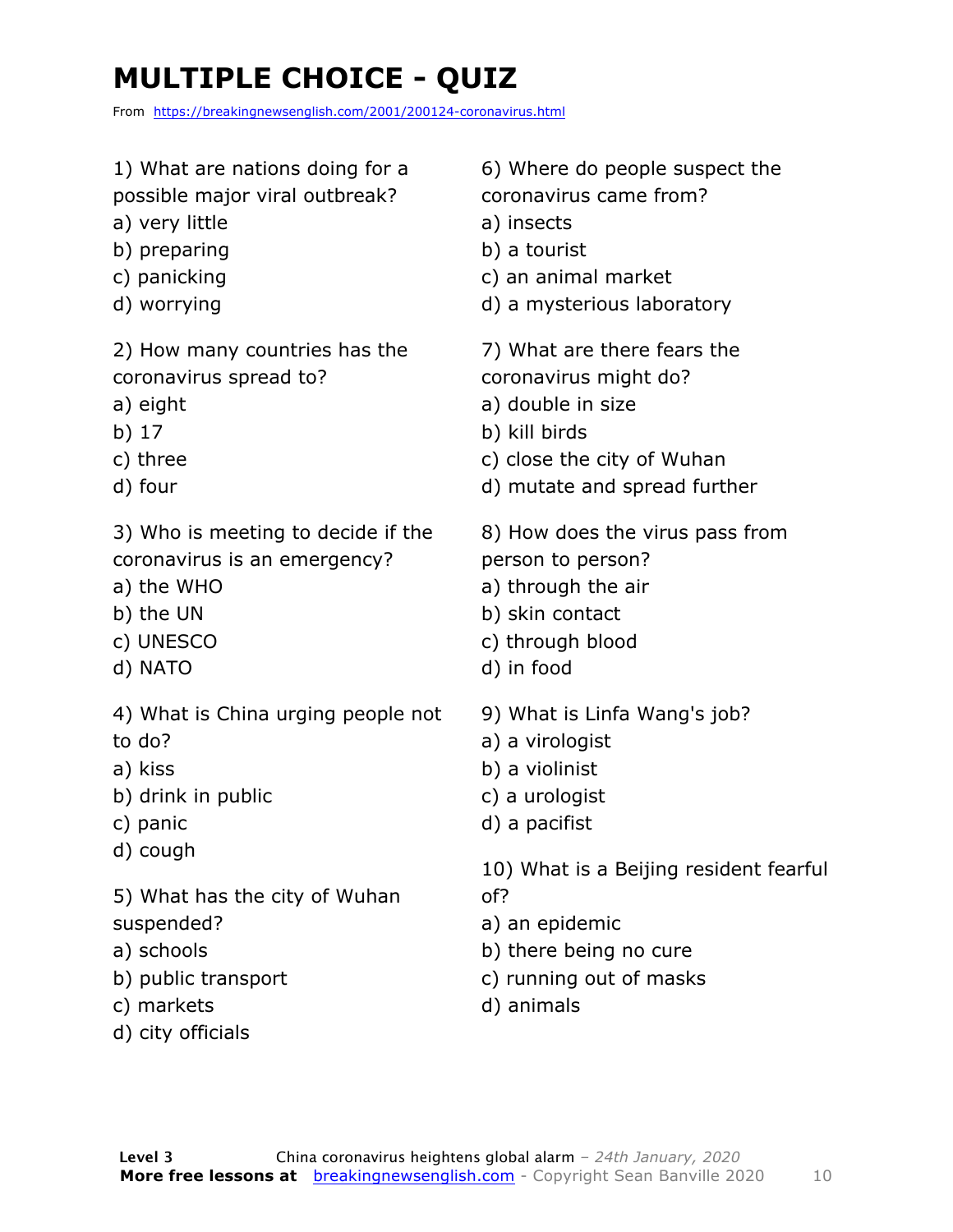### **ROLE PLAY**

From https://breakingnewsenglish.com/2001/200124-coronavirus.html

#### **Role A – Water**

You think water is the best thing to prepare for an epidemic. Tell the others three reasons why. Tell them what is wrong with their things. Also, tell the others which is the least important of these (and why): a radio, masks or hand sanitizer.

#### **Role B – A Radio**

You think a radio is the best thing to prepare for an epidemic. Tell the others three reasons why. Tell them what is wrong with their things. Also, tell the others which is the least important of these (and why): water, masks or hand sanitizer.

#### **Role C – Masks**

You think masks are the best things to prepare for an epidemic. Tell the others three reasons why. Tell them what is wrong with their things. Also, tell the others which is the least important of these (and why): a radio, water or hand sanitizer.

#### **Role D – Hand Sanitizer**

You think hand sanitizer is the best thing to prepare for an epidemic. Tell the others three reasons why. Tell them what is wrong with their things. Also, tell the others which is the least important of these (and why): a radio, masks or water.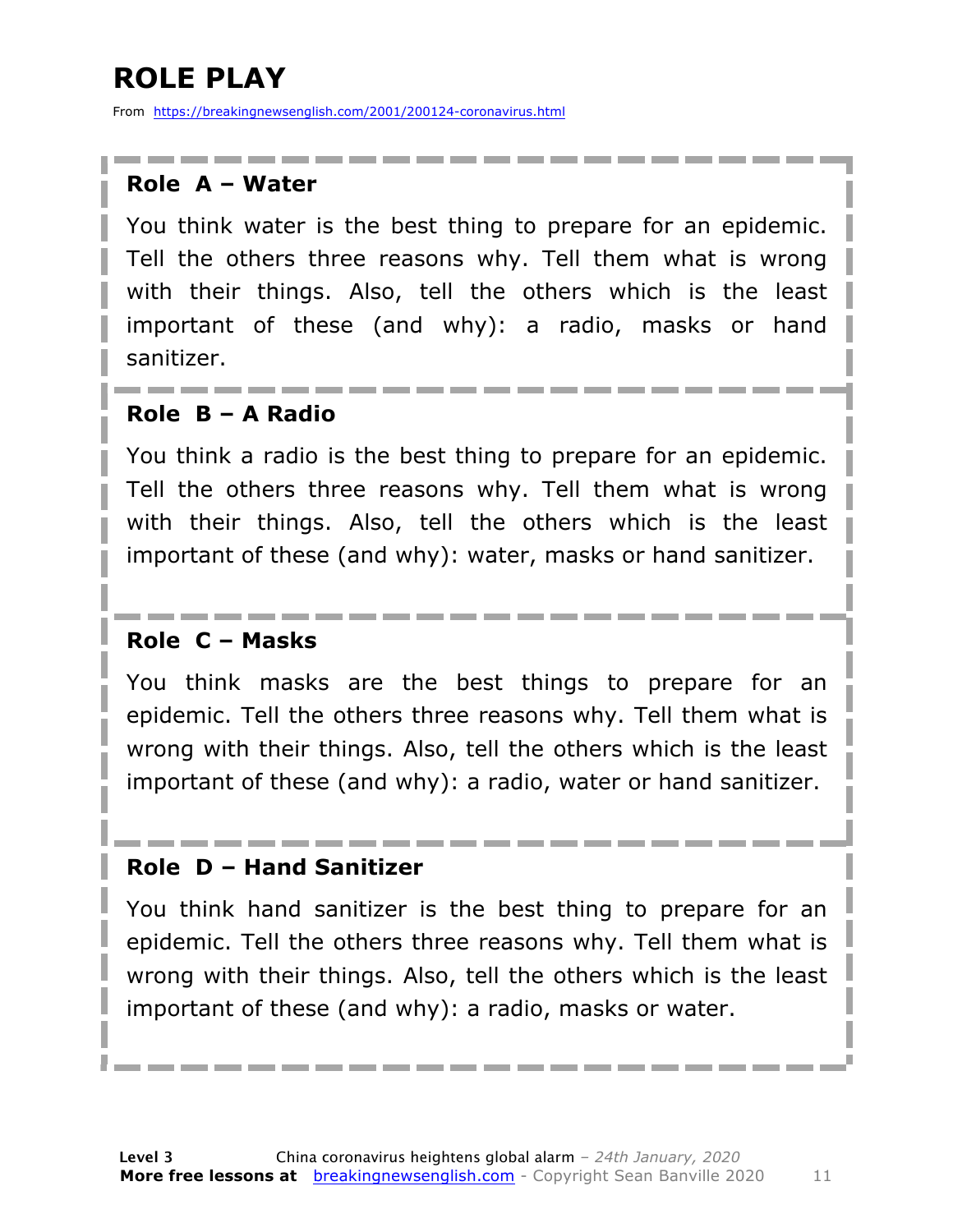## **AFTER READING / LISTENING**

From https://breakingnewsenglish.com/2001/200124-coronavirus.html

**1. WORD SEARCH:** Look in your dictionary / computer to find collocates, other meanings, information, synonyms … for the words 'virus' and 'outbreak'.

| virus | outbreak |
|-------|----------|
|       |          |
|       |          |
|       |          |

- Share your findings with your partners.
- Make questions using the words you found.
- Ask your partner / group your questions.

2. **ARTICLE QUESTIONS:** Look back at the article and write down some questions you would like to ask the class about the text.

- Share your questions with other classmates / groups.
- Ask your partner / group your questions.

**3. GAP FILL:** In pairs / groups, compare your answers to this exercise. Check your answers. Talk about the words from the activity. Were they new, interesting, worth learning…?

**4. VOCABULARY:** Circle any words you do not understand. In groups, pool unknown words and use dictionaries to find their meanings.

**5. TEST EACH OTHER:** Look at the words below. With your partner, try to recall how they were used in the text:

| • possible     | • traded      |
|----------------|---------------|
| • started      | $\cdot$ human |
| • hospital     | • person      |
| $\cdot$ decide | • family      |
| • millions     | • fever       |
| $\cdot$ stop   | $\cdot$ cure  |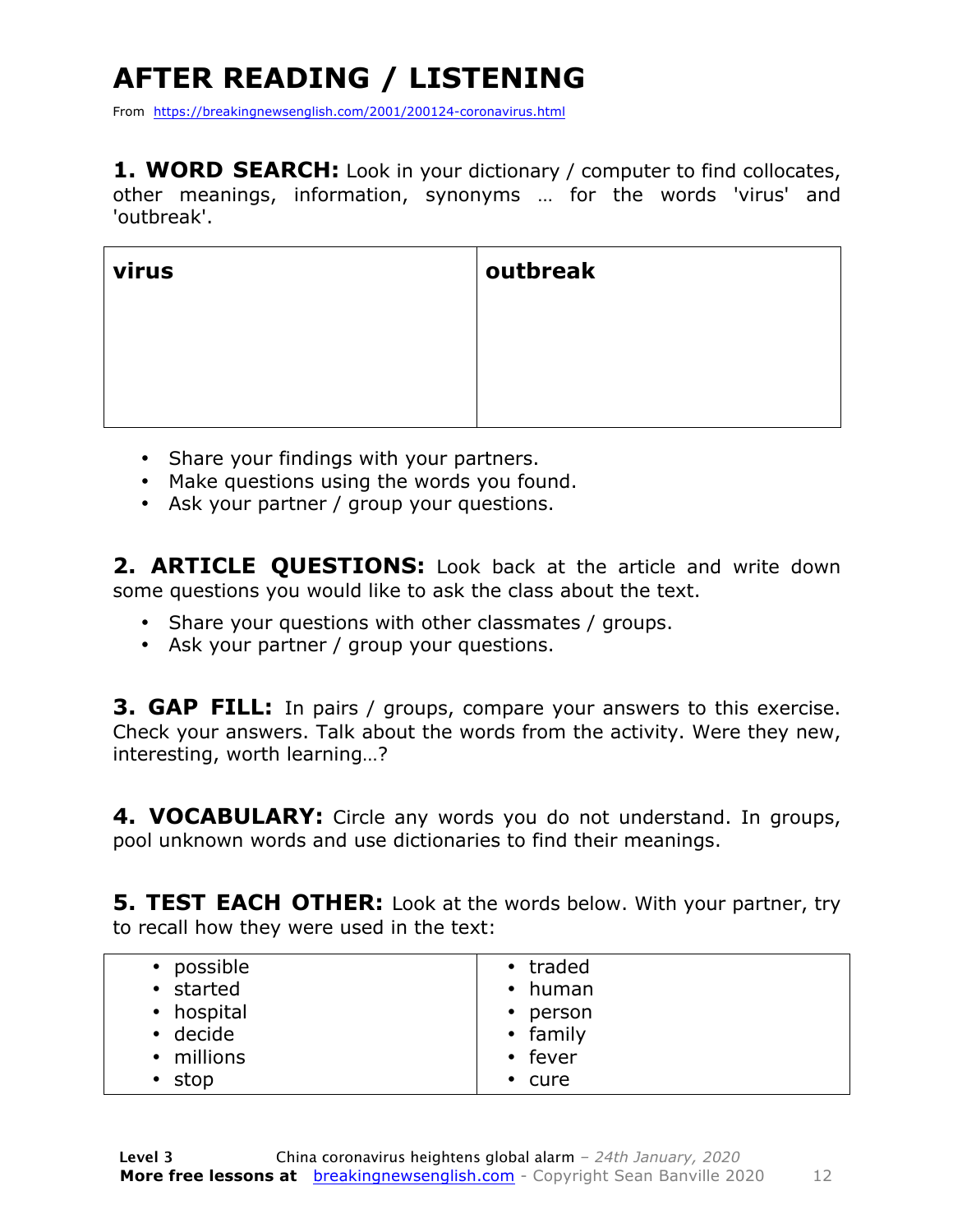### **CORONAVIRUS SURVEY**

From https://breakingnewsenglish.com/2001/200124-coronavirus.html

Write five GOOD questions about coronavirus in the table. Do this in pairs. Each student must write the questions on his / her own paper.

When you have finiHed, interview other students. Write down their answers.

|      | STUDENT 1 | STUDENT 2 | STUDENT 3 |
|------|-----------|-----------|-----------|
| Q.1. |           |           |           |
| Q.2. |           |           |           |
| Q.3. |           |           |           |
| Q.4. |           |           |           |
| Q.5. |           |           |           |

- Now return to your original partner and share and talk about what you found out. Change partners often.
- Make mini-presentations to other groups on your findings.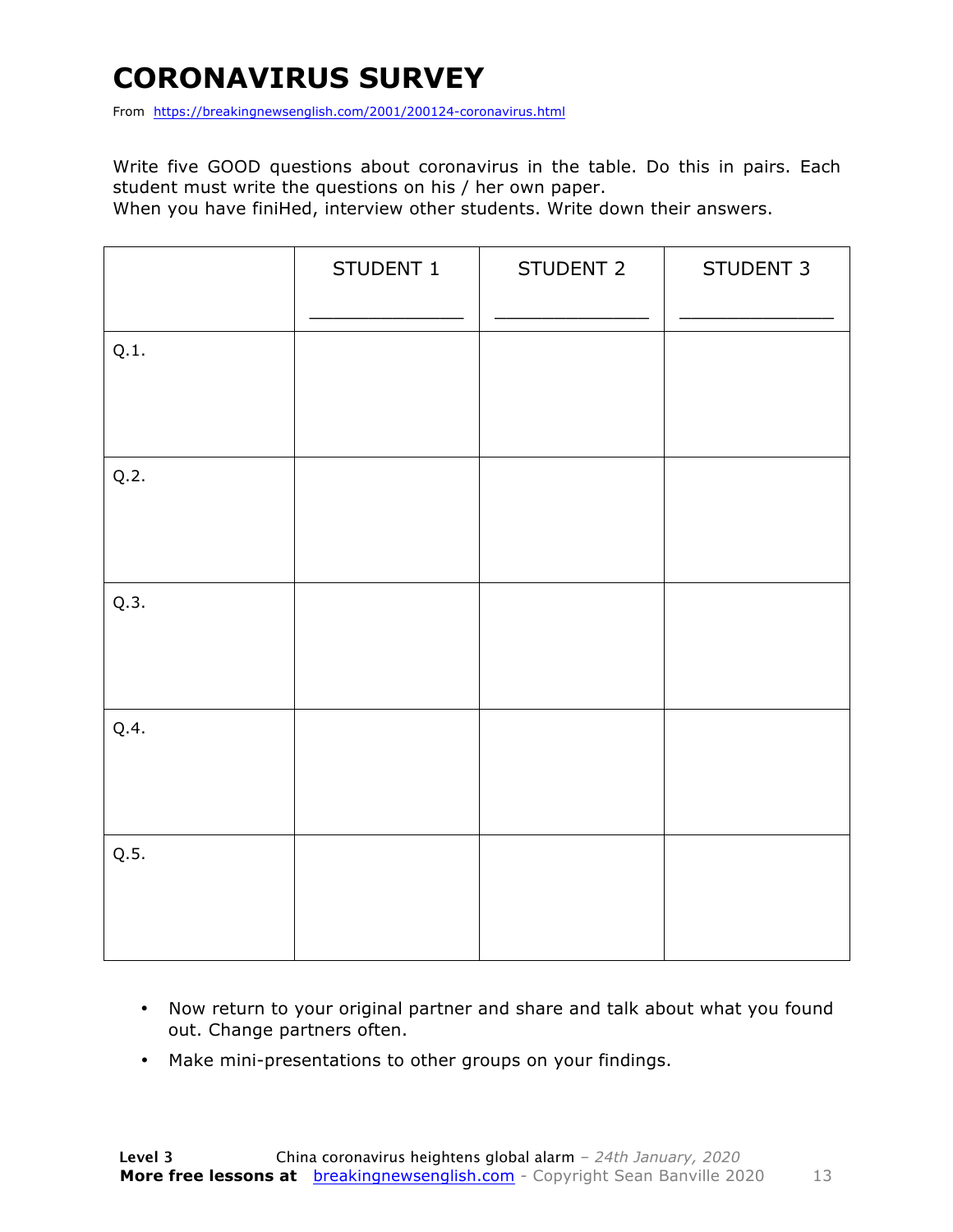### **CORONAVIRUS DISCUSSION**

STUDENT A's QUESTIONS (Do not show these to student B)

- 1. What did you think when you read the headline?
- 2. What images are in your mind when you hear the word 'virus'?
- 3. What do you know about the coronavirus?
- 4. How worried are you about the coronavirus?
- 5. What would you do if there was an outbreak in your country?
- 6. How can we make sure there is no outbreak?
- 7. What has your country told you about the coronavirus?
- 8. What would happen if millions of people panicked?
- 9. What would you do if your city was in lockdown?
- 10. Should China stop all flights out of Wuhan?

*China coronavirus heightens global alarm – 24th January, 2020* Thousands more free lessons at breakingnewsenglish.com

-----------------------------------------------------------------------------

#### **CORONAVIRUS DISCUSSION**

STUDENT B's QUESTIONS (Do not show these to student A)

- 11. Did you like reading this article? Why/not?
- 12. What do you think of when you hear the word 'outbreak'?
- 13. What do you think about what you read?
- 14. How serious is a global pandemic?
- 15. What do you know about anti-microbial resistance?
- 16. What can governments do to stop a pandemic?
- 17. Should we worry more about measles than the coronavirus?
- 18. Will you worry if you get a fever and cough?
- 19. Do you think scientists will find a cure for the coronavirus?
- 20. What questions would you like to ask the virologist?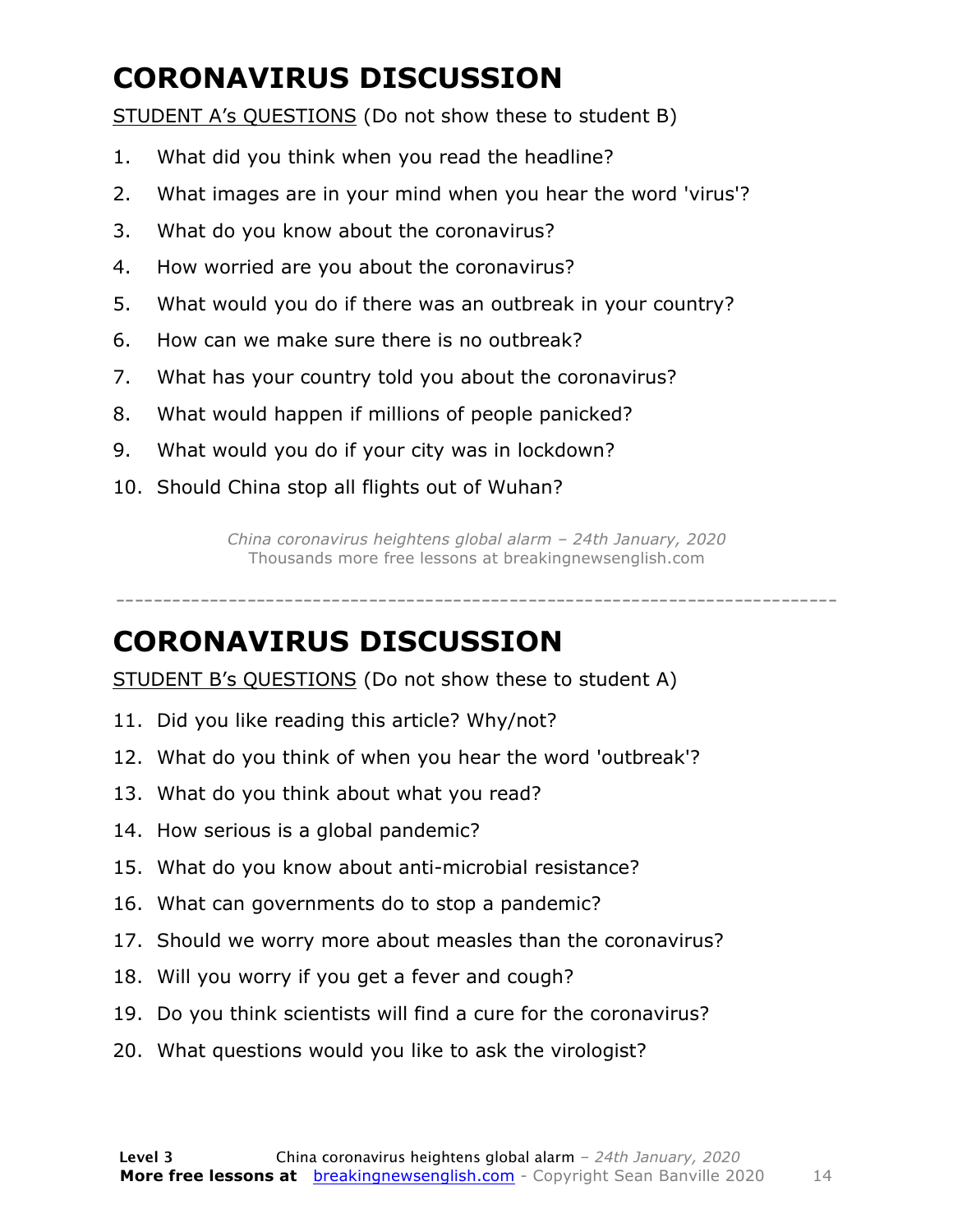### **DISCUSSION (Write your own questions)**

STUDENT A's QUESTIONS (Do not show these to student B)

| 1. |                                          |
|----|------------------------------------------|
|    |                                          |
| 2. |                                          |
|    |                                          |
| 3. |                                          |
|    |                                          |
| 4. |                                          |
|    |                                          |
| 5. |                                          |
|    |                                          |
| 6. |                                          |
|    | Copyright © breakingnewsenglish.com 2020 |

### **DISCUSSION (Write your own questions)**

STUDENT B's QUESTIONS (Do not show these to student A)

| 1. |                                                                                                                         |  |  |
|----|-------------------------------------------------------------------------------------------------------------------------|--|--|
|    |                                                                                                                         |  |  |
| 2. | <u> 1980 - Antonio Alemania, prima prestava postala de la provincia de la provincia de la provincia de la provincia</u> |  |  |
| 3. | <u> 1980 - Andrea Andrew Maria (h. 1980).</u>                                                                           |  |  |
|    |                                                                                                                         |  |  |
| 4. | <u> 1980 - Jan Barbara Barat, martin da basar da basar da basar da basar da basar da basar da basar da basar da b</u>   |  |  |
| 5. | <u> 1986 - Johann Stoff, deutscher Stoff und der Stoff und der Stoff und der Stoff und der Stoff und der Stoff und</u>  |  |  |
|    |                                                                                                                         |  |  |
| 6. |                                                                                                                         |  |  |

15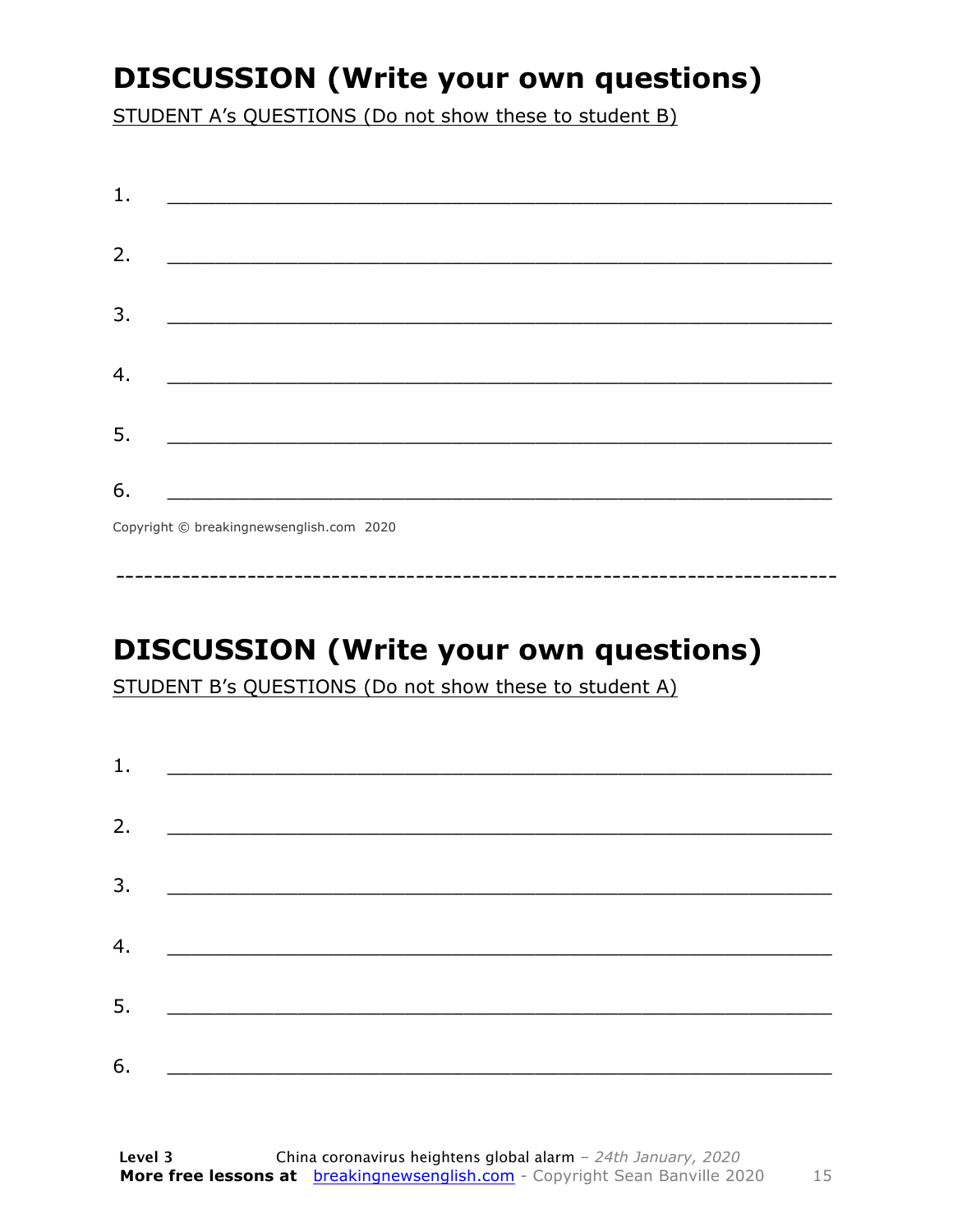### **LANGUAGE - CLOZE**

From https://breakingnewsenglish.com/2001/200124-coronavirus.html

Nations around the world are preparing for a  $(1)$  major outbreak of a new deadly virus. The coronavirus, which started in the Chinese city of Wuhan, has (2) \_\_\_\_ killed 17 people. It has spread to the USA, Japan, Korea and Thailand. More than 540 people have (3) the virus and are in hospital. The World Health Organization (WHO) is meeting to  $(4)$  \_\_\_\_ whether the outbreak is a global health emergency. China is urging people not to panic ahead of the Chinese New Year next week. Millions of Chinese will be travelling across the country to  $(5)$  the holiday season with their families. Meanwhile, the city of Wuhan has  $(6)$  \_\_\_\_\_ its public transport systems to help stop the spread of the virus.

The new coronavirus is suspected to have come from illegally  $(7)$  animals in a Wuhan market. The virus (8) \_\_\_\_\_ and spread from an animal to a human. There are fears it could mutate and spread further. Scientists say the virus is  $(9)$  and can be passed from person to person through the air. Dr Linfa Wang, a virologist at the Duke-National University of Singapore, said the new coronavirus is in the same (10) \_\_\_\_ as SARS, but it's different from SARS. He said people needed to look for pneumonia-like symptoms, such as fever, (11) \_\_\_\_ and difficulty breathing. Fu Ning, a 36-year-old woman from Beijing, said: "I feel fearful because there's no (12) \_\_\_\_ for the virus."

#### **Put the correct words from the table below in the above article.**

| 1.  | (a) | possible   | (b) | possibilities | (c) | possibly     | (d) | possibility |
|-----|-----|------------|-----|---------------|-----|--------------|-----|-------------|
| 2.  | (a) | yet        | (b) | still         | (c) | already      | (d) | since       |
| 3.  | (a) | hurt       | (b) | trapped       | (c) | threw        | (d) | caught      |
| 4.  | (a) | decode     | (b) | decide        | (c) | decade       | (d) | deuced      |
| 5.  | (a) | avail      | (b) | buy           | (c) | purchase     | (d) | spend       |
| 6.  | (a) | suspension | (b) | suspense      | (c) | suspended    | (d) | suspender   |
| 7.  | (a) | trading    | (b) | traded        | (c) | trades       | (d) | trade       |
| 8.  | (a) | mutated    | (b) | mutant        | (c) | muted        | (d) | mute        |
| 9.  | (a) | contagious | (b) | contagion     | (c) | contagiously | (d) | contiguous  |
| 10. | (a) | relatives  | (b) | relations     | (c) | family       | (d) | kin         |
| 11. | (a) | caught     | (b) | coffer        | (c) | cuff         | (d) | cough       |
| 12. | (a) | curl       | (b) | cure          | (c) | curs         | (d) | curt        |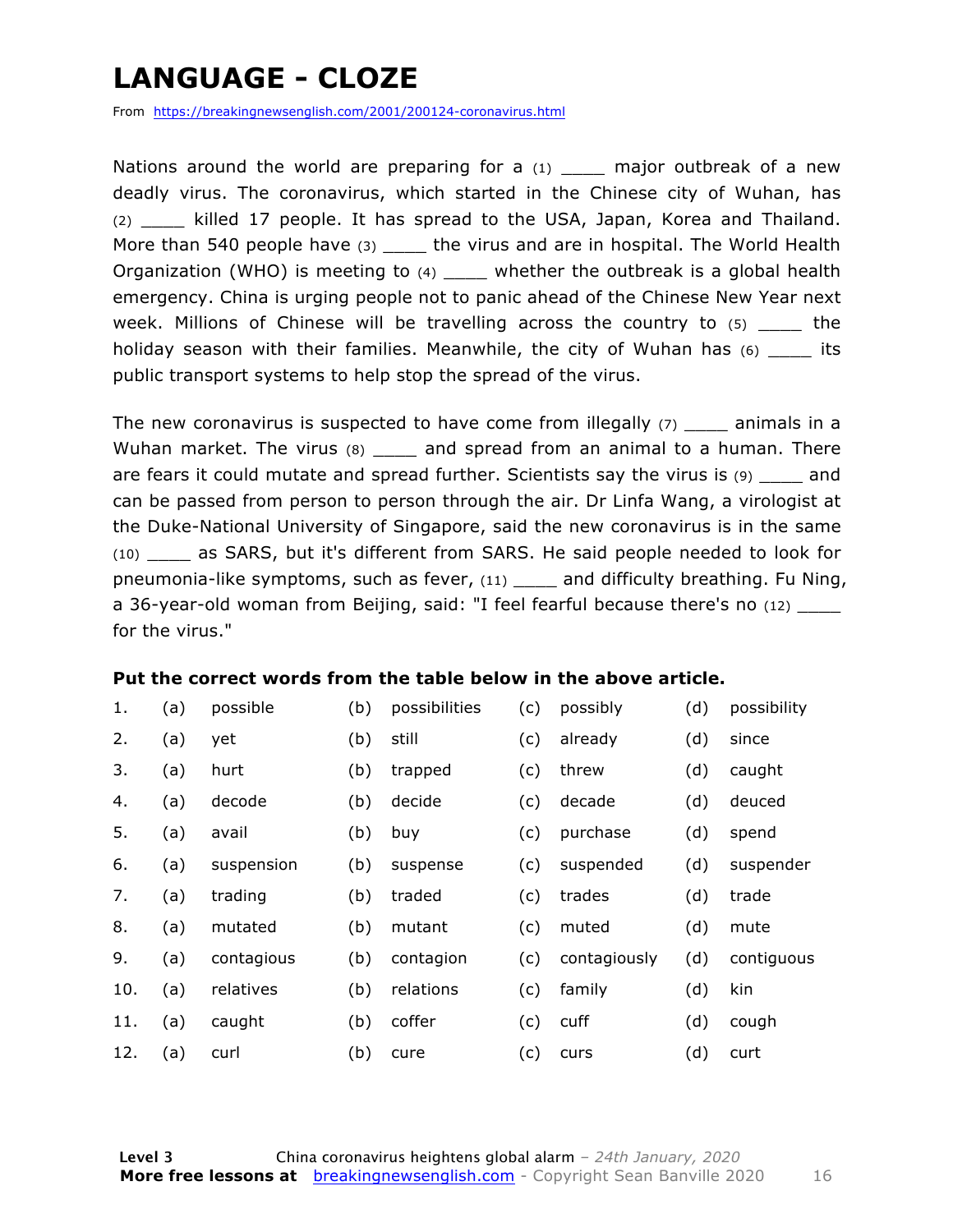### **SPELLING**

From https://breakingnewsenglish.com/2001/200124-coronavirus.html

#### **Paragraph 1**

- 1. Nations around the world are rnapgiepr
- 2. a possible major rakteubo
- 3. a global health crneygeme
- 4. China is ingugr people not to panic
- 5. the holiday oassen
- 6. suspended its public transport eytsssm

#### **Paragraph 2**

- 7. iylallegl traded animals
- 8. The virus utdmtae and spread
- 9. the virus is otuagosinc
- 10. a thrivosogi at the Duke-National University
- 11. look for pneumonia-like tmomypss
- 12. fever, choug and difficulty breathing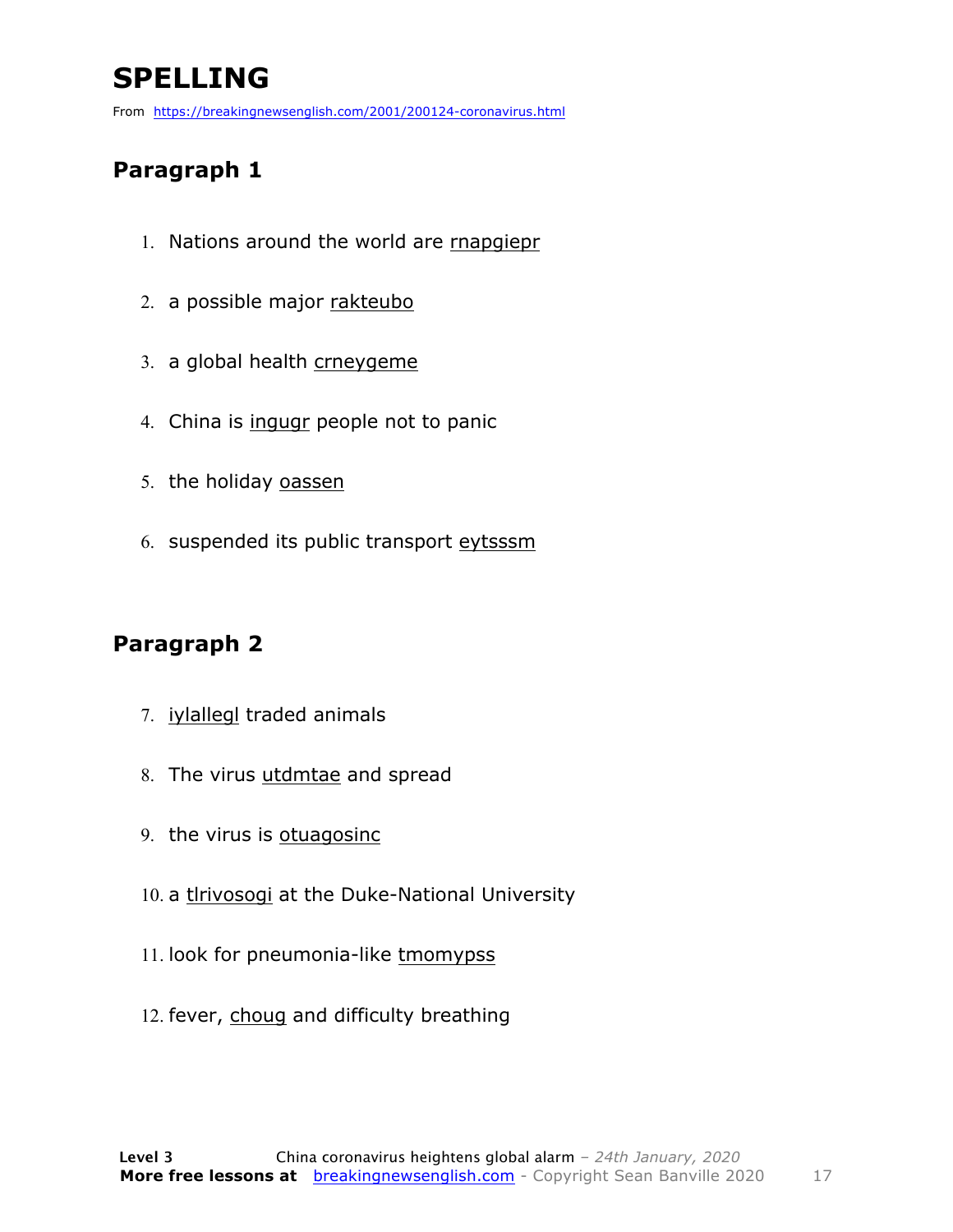### **PUT THE TEXT BACK TOGETHER**

From https://breakingnewsenglish.com/2001/200124-coronavirus.html

#### **Number these lines in the correct order.**

- ( ) as SARS, but it's different from SARS. He said people needed to look for pneumonia-like
- ( ) the air. Dr Linfa Wang, a virologist at the Duke-National University of Singapore, said the new coronavirus is in the same family
- ( ) and Thailand. More than 540 people have caught the virus and are in hospital. The World Health Organization
- ( ) (WHO) is meeting to decide whether the outbreak is a global health emergency. China is
- ( ) urging people not to panic ahead of the Chinese New Year next week. Millions of Chinese will
- ( ) market. The virus mutated and spread from an animal to a human. There are fears it could mutate and spread
- ( ) of Wuhan has suspended its public transport systems to help stop the spread of the virus.
- ( *1* ) Nations around the world are preparing for a possible major outbreak of a new deadly virus. The coronavirus, which started
- ( ) be travelling across the country to spend the holiday season with their families. Meanwhile, the city
- ( ) in the Chinese city of Wuhan, has already killed 17 people. It has spread to the USA, Japan, Korea
- ( ) further. Scientists say the virus is contagious and can be passed from person to person through
- ( ) woman from Beijing, said: "I feel fearful because there's no cure for the virus."
- ( ) symptoms, such as fever, cough and difficulty breathing. Fu Ning, a 36-year-old
- ( ) The new coronavirus is suspected to have come from illegally traded animals in a Wuhan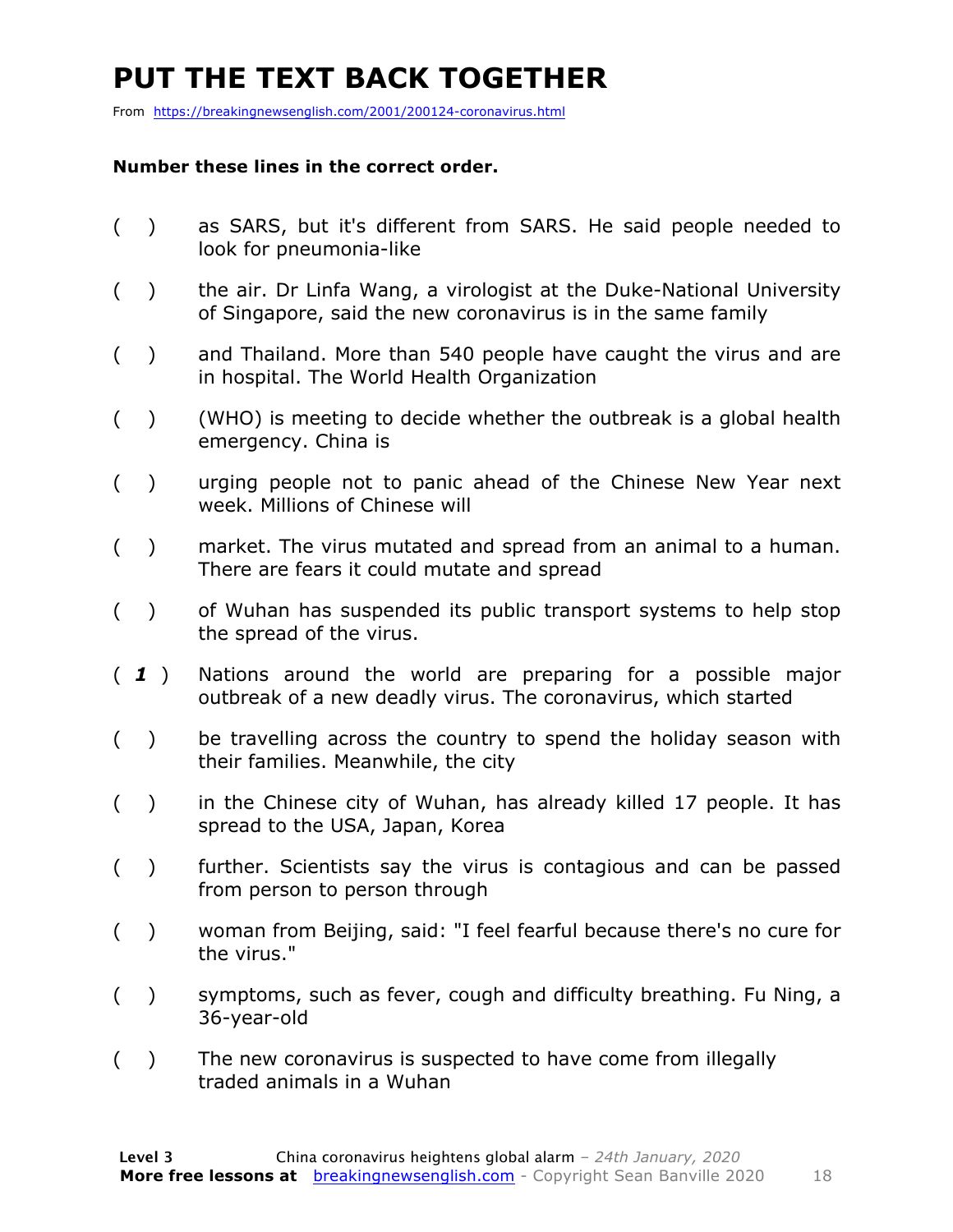#### **PUT THE WORDS IN THE RIGHT ORDER**

From https://breakingnewsenglish.com/2001/200124-coronavirus.html

- 1. A new of virus . deadly possible a outbreak
- 2. 540 than More caught people virus . have the
- 3. a whether the outbreak is emergency . Decide health
- 4. people urging to China not is panic .
- 5. with families . holiday season Spend the their
- 6. animals . illegally from Suspected traded have come to
- 7. from virus animal . and mutated spread an The
- 8. person from person through air . to Passed the
- 9. in Coronavirus is the SARS . family as same
- 10. no the there's for virus . because Fearful cure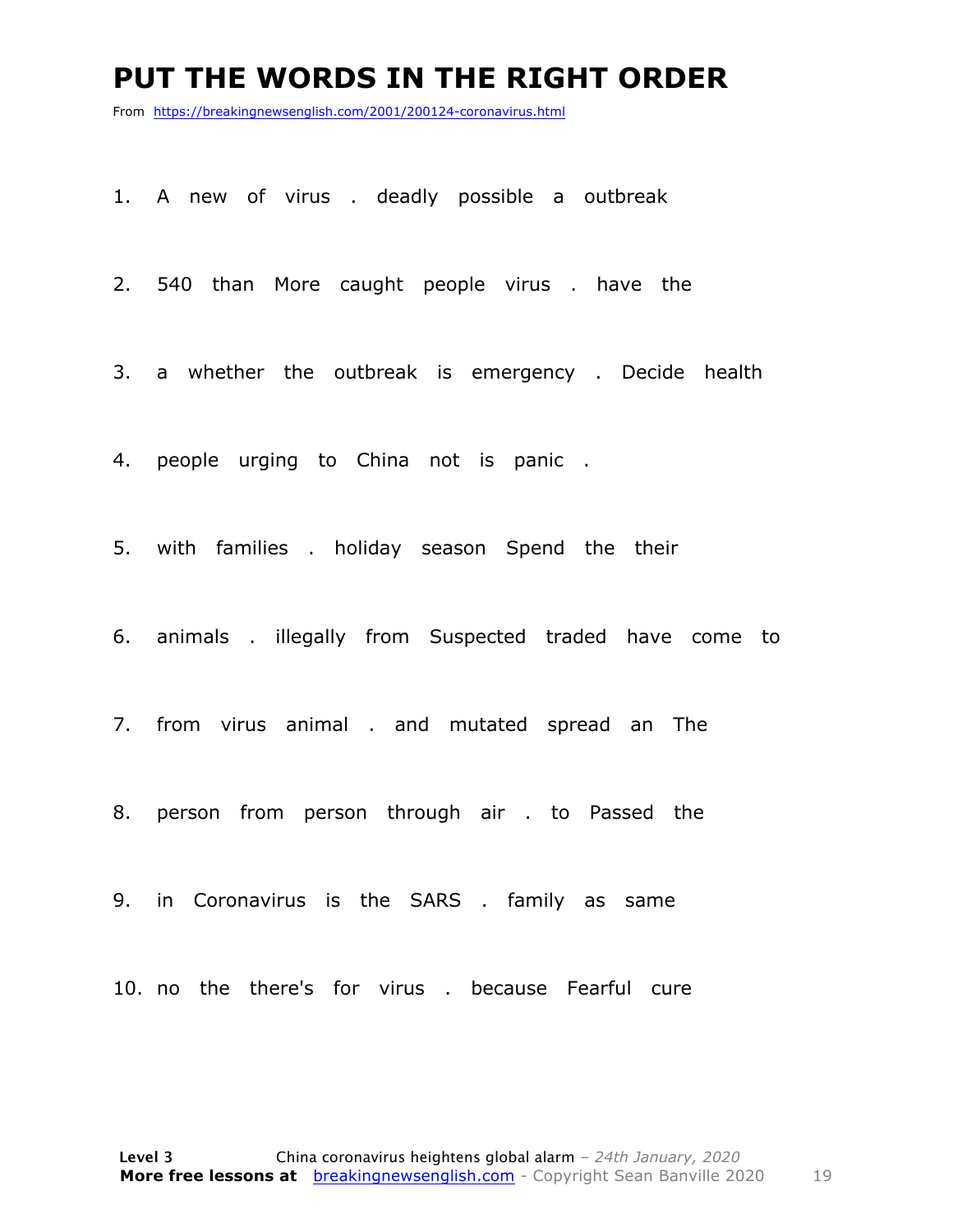### **CIRCLE THE CORRECT WORD (20 PAIRS)**

From https://breakingnewsenglish.com/2001/200124-coronavirus.html

Nations around the world are *preparation / preparing* for a possible major outbreak of a new deadly *virus / viral*. The coronavirus, which started in the Chinese city of Wuhan, has *still / already* killed 17 people. It has *spreads / spread* to the USA, Japan, Korea and Thailand. More than 540 people have *caught / thrown* the virus and are in hospital. The World Health Organization (WHO) is meeting to decide whether the *uptake / outbreak* is a global health emergency. China is urging people not to panic *forward / ahead* of the Chinese New Year next week. Millions of Chinese will *have / be* travelling across the country to *spend / expand* the holiday season with their families. Meanwhile, the city of Wuhan has *suspended / suspense* its public transport systems to help stop the spread of the virus.

The new coronavirus is *suspicion / suspected* to have come from illegally traded animals in a Wuhan market. The virus *mutated / mated* and spread from an animal to a human. There *are / is* fears it could mutate and spread further. Scientists say the virus is *courageous / contagious* and can be *past / passed* from person to person *through / flew* the air. Dr Linfa Wang, a virologist at the Duke-National University of Singapore, said the new coronavirus is in the *shame / same* family as SARS, but it's different from SARS. He said people needed to look for pneumonia-like symptoms, such *as / like* fever, cough and difficulty breathing. Fu Ning, a 36-year-old woman from Beijing, said: "I feel *fearful / fearfully* because there's no *cure / cute* for the virus."

#### **Talk about the connection between each pair of words in italics, and why the correct word is correct.**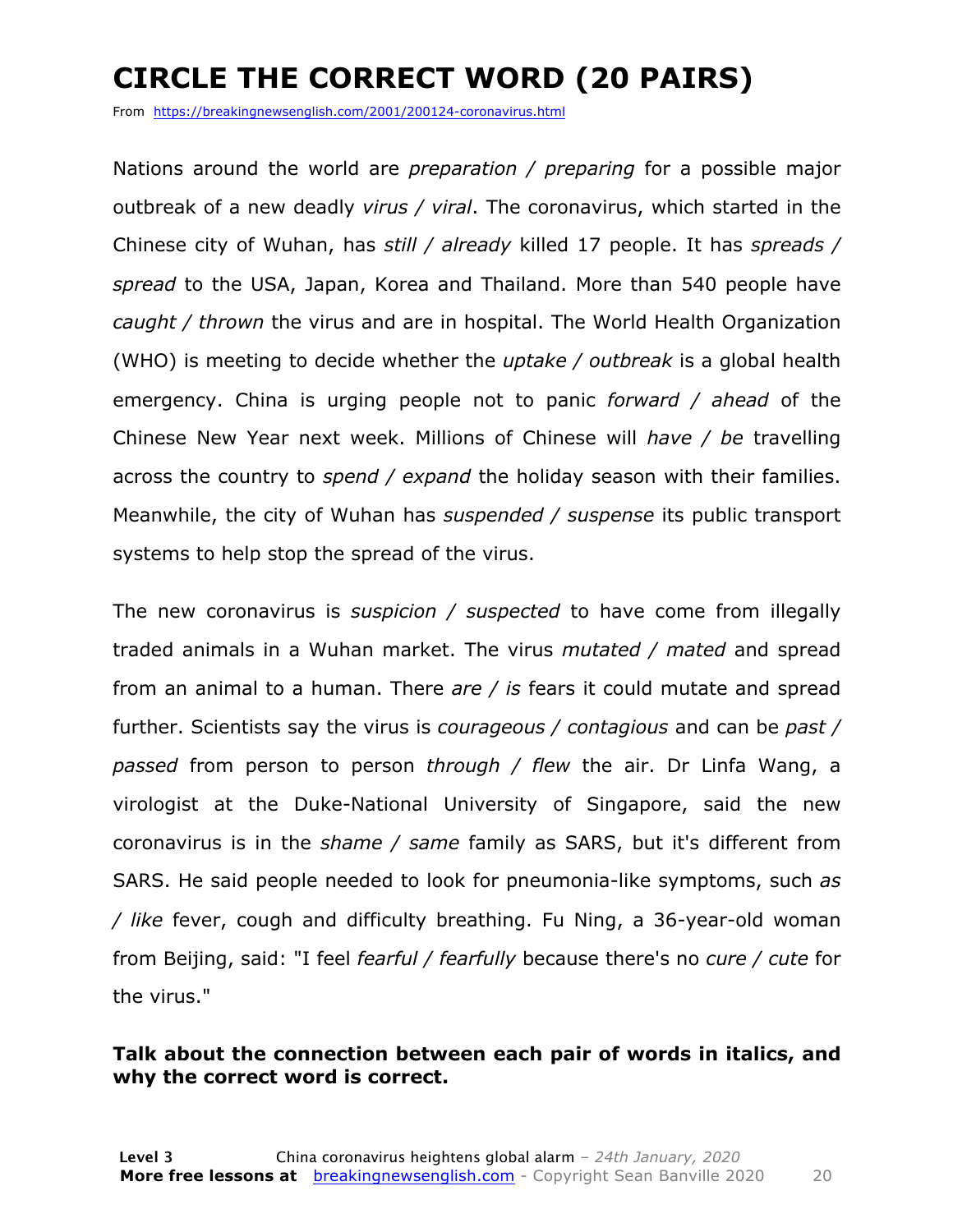### **INSERT THE VOWELS (a, e, i, o, u)**

From https://breakingnewsenglish.com/2001/200124-coronavirus.html

N\_t\_ **\_** n s \_r\_ **\_** n d t h\_ w\_r l d \_r\_ p r\_p\_r\_n g f\_r \_ p\_s s\_b l\_ m\_j\_r \_ **\_** t b r\_ **\_** k \_f \_ n\_w d\_ **\_** d l y v\_r\_s . T h\_ c\_r\_n\_v\_r\_s , w h\_c h s t\_r t\_d \_n t h\_ C  $h_n_s = c_t y_f + w_h_n, h_s = r_s$   $h_s = r_s$   $h_s = r_s$ p \_ **\_** p l\_. I t h\_s s p r\_ **\_** d t\_ t h\_ U S A , J\_p\_n , K\_r\_ **\_** \_n d T h\_ **\_** l\_n d . M\_r\_ t h\_n 5 4 0 p\_ **\_** p l\_  $h_v - c_{-}$  g h t t  $h_v - c_{-}$  and  $r_{-} - n$  h s  $p_t - 1$ . h\_ W\_r l d H\_ **\_** l t h O r g\_n\_z\_t\_ **\_** n ( W H O ) \_s m \_ **\_** t\_n g t\_ d\_c\_d\_ w h\_t h\_r t h\_ \_ **\_** t b r\_ **\_** k \_s \_ g l\_b\_l h\_ **\_** l t h \_m\_r g\_n c y . C h\_n\_ \_s \_r g\_n g p \_ **\_** p l\_ n\_t t \_ p\_n\_c \_h\_ **\_** d \_f t h\_ C h\_n\_s\_ N\_w Y \_ **\_** r n\_x t w\_ **\_** k . M\_l l\_ **\_** n s \_f C h\_n\_s\_ w\_l l b\_ t r\_v\_l l\_n g \_c r\_s s t h\_ c\_ **\_** n t r y t\_ s p\_n d t h\_ h\_l\_d\_y s\_ **\_** s\_n w\_t h t h\_ **\_** r f\_m\_l\_ **\_** s . M\_ **\_** n w  $h_l$ , th c\_ty \_f W\_h\_n h\_s s\_sp\_nd\_d \_ts p\_b l\_c t r\_n s p\_r t s y s t\_m s t\_ h\_l p s t\_p t h\_ s p r \_ **\_** d \_f t h\_ v\_r\_s .

T h\_ n\_w c\_r\_n\_v\_r\_s \_s s\_s p\_c t\_d t\_ h\_v\_ c\_m\_ f r\_m \_l l\_g\_l l y t r\_d\_d \_n\_m\_l s \_n \_ W\_h\_n m\_ r k\_t . T h\_ v\_r\_s m\_t\_t\_d \_n d s p r\_ **\_** d f r\_m \_n \_n\_m\_l t\_ \_ h\_m\_n . T h\_r\_ \_r\_ f\_ **\_** r s \_t c\_ **\_** l d m\_t\_t\_ \_n d s p r\_ **\_** d f\_r t h\_r . S c\_ **\_** n t\_s t s s\_y t h\_ v\_r\_s \_s c\_n t\_g\_ **\_ \_** s \_n d c\_n b\_ p\_s s\_d f r\_m p \_ r s\_n t\_ p\_r s\_n t h r\_ **\_** g h t h\_ \_ **\_** r . D r L\_n f\_ W\_n g , \_ v\_r\_l\_g\_s t \_t t h\_ D\_k\_ - N\_t\_ **\_** n\_l U n\_v\_r s\_t y \_f S\_n g\_p\_r\_, s\_ **\_** d t h\_ n\_w c\_r\_n\_v\_r\_s \_s \_n t h\_ s\_m\_ f\_m\_l y \_s S A R S , b\_t \_t ' s d\_f f\_r\_n t f r\_m S A R S . S h\_ s\_ **\_** d p\_ **\_** p l\_ n\_ **\_** d\_d t\_ l\_ **\_** k f\_r p n\_ **\_** m\_n\_ **\_** - l\_k\_ s y m p t\_m s , s\_c h \_s f\_v\_r , c\_ **\_** g h \_n d d\_f f\_c\_l t y b r\_ **\_** t h\_n g . F\_ N\_n g , \_ 3 6 - y \_ **\_** r - \_l d w\_m\_n f r\_m B\_ **\_** j\_n g , s\_ **\_** d : " I f\_ **\_** l f\_ **\_** r f\_l b\_c\_ **\_** s\_ t h\_r\_' s n\_  $c_r$  f\_r t h\_ v\_r\_s . "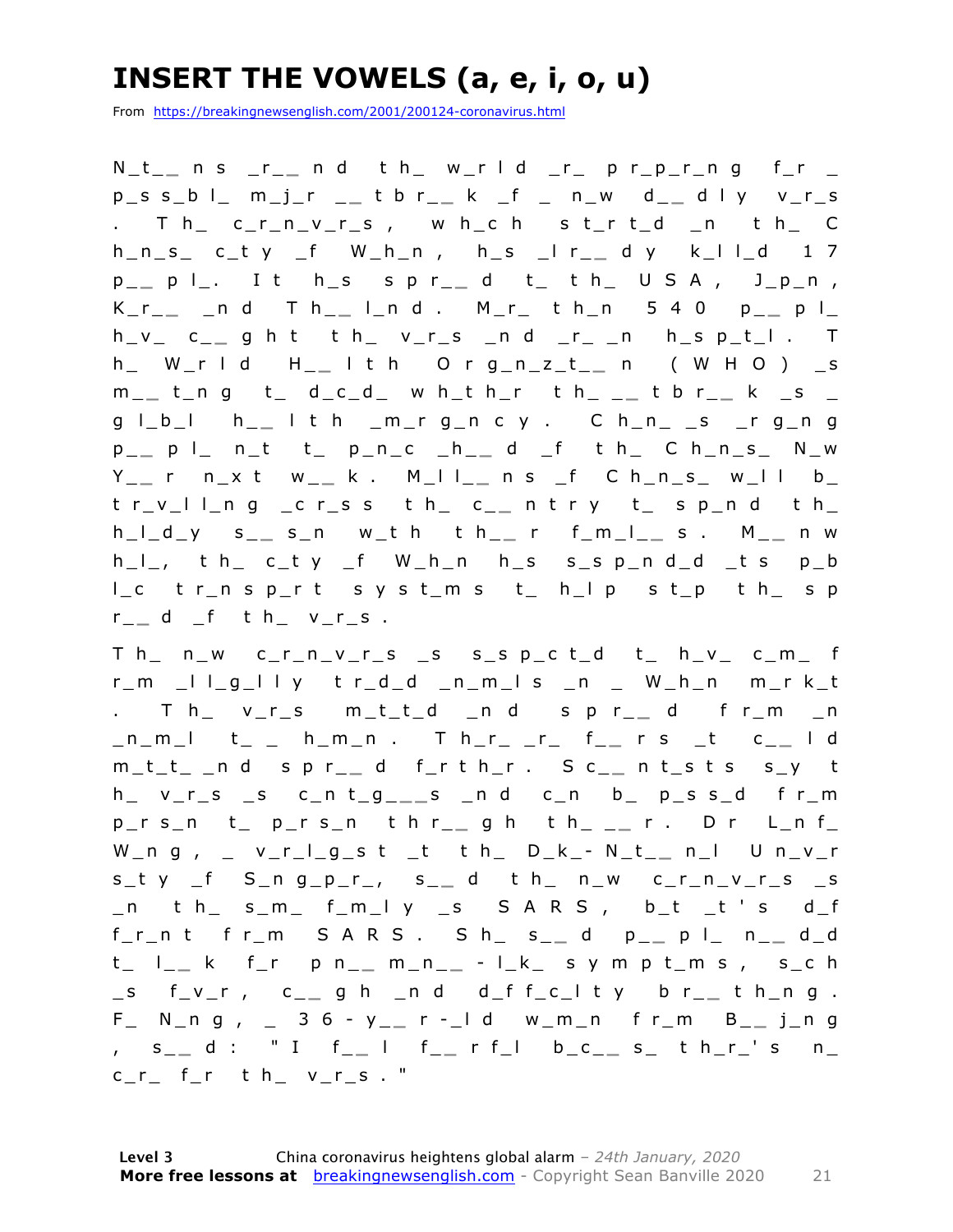#### **PUNCTUATE THE TEXT AND ADD CAPITALS**

From https://breakingnewsenglish.com/2001/200124-coronavirus.html

nations around the world are preparing for a possible major outbreak of a new deadly virus the coronavirus which started in the chinese city of wuhan has already killed 17 people it has spread to the usa japan korea and thailand more than 540 people have caught the virus and are in hospital the world health organization who is meeting to decide whether the outbreak is a global health emergency china is urging people not to panic ahead of the chinese new year next week millions of chinese will be travelling across the country to spend the holiday season with their families meanwhile the city of wuhan has suspended its public transport systems to help stop the spread of the virus

the new coronavirus is suspected to have come from illegally traded animals in a wuhan market the virus mutated and spread from an animal to a human there are fears it could mutate and spread further scientists say the virus is contagious and can be passed from person to person through the air dr linfa wang a virologist at the dukenational university of singapore said the new coronavirus is in the same family as sars but its different from sars He said people needed to look for pneumonialike symptoms such as fever cough and difficulty breathing fu ning a 36yearold woman from beijing said i feel fearful because theres no cure for the virus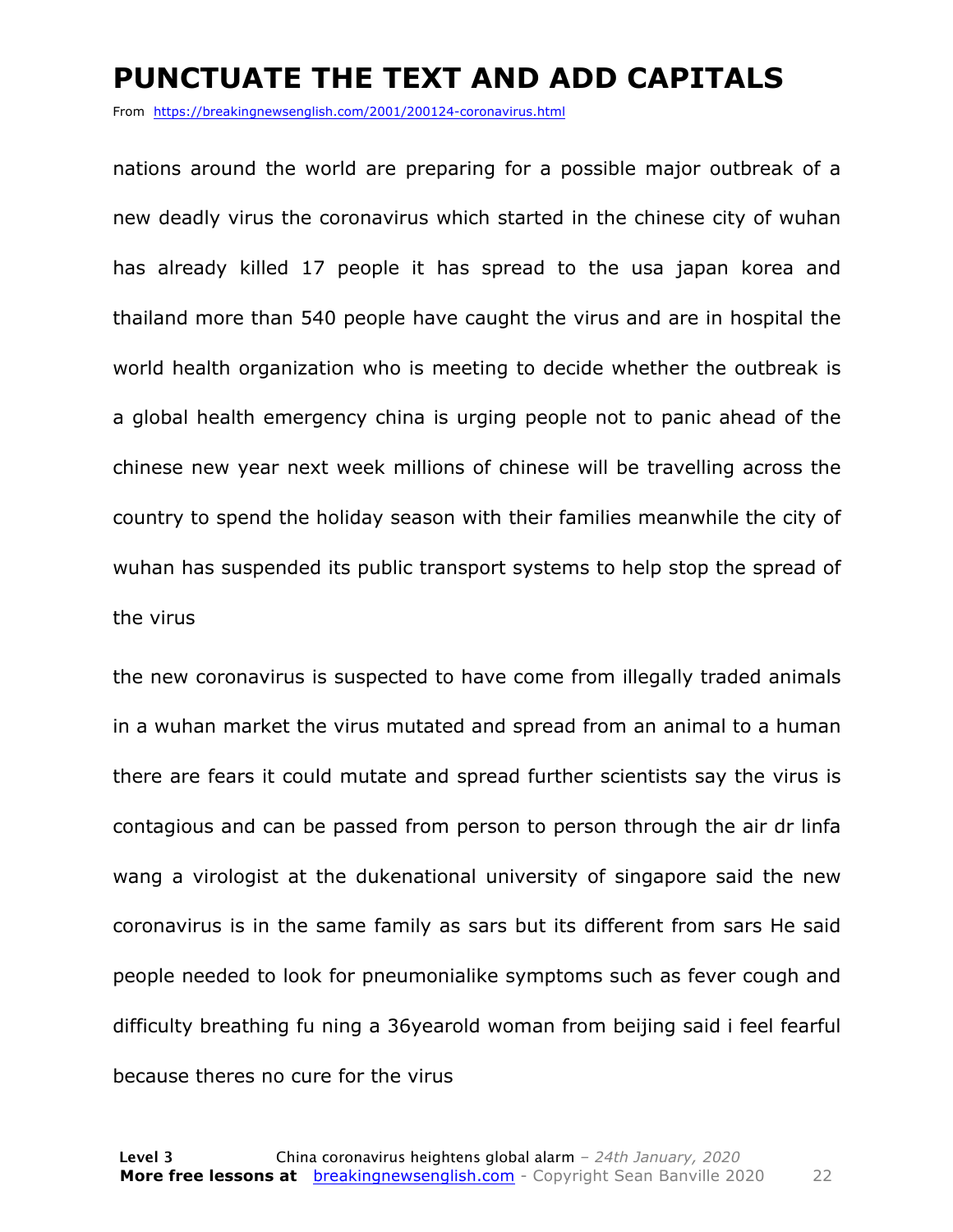### **PUT A SLASH ( / ) WHERE THE SPACES ARE**

From https://breakingnewsenglish.com/2001/200124-coronavirus.html

Nationsaroundtheworldarepreparingforapossiblemajoroutbreakofa newdeadlyvirus.Thecoronavirus,whichstartedintheChinesecityofW uhan,hasalreadykilled17people.IthasspreadtotheUSA,Japan,Korea andThailand.Morethan540peoplehavecaughtthevirusandareinhospi tal.TheWorldHealthOrganization(WHO)ismeetingtodecidewhethert heoutbreakisaglobalhealthemergency.Chinaisurgingpeoplenottopa nicaheadoftheChineseNewYearnextweek.MillionsofChinesewillbetr avellingacrossthecountrytospendtheholidayseasonwiththeirfamilie s.Meanwhile,thecityofWuhanhassuspendeditspublictransportsyste mstohelpstopthespreadofthevirus.Thenewcoronavirusissuspectedt ohavecomefromillegallytradedanimalsinaWuhanmarket.Thevirusm utatedandspreadfromananimaltoahuman.Therearefearsitcouldmut ateandspreadfurther.Scientistssaythevirusiscontagiousandcanbep assedfrompersontopersonthroughtheair.DrLinfaWang,avirologistat theDuke-NationalUniversityofSingapore,saidthenewcoronavirusisi nthesamefamilyasSARS,butit'sdifferentfromSARS.Hesaidpeoplen eededtolookforpneumonia-likesymptoms,suchasfever,coughanddif ficultybreathing.FuNing,a36-year-oldwomanfromBeijing,said:"Ifee lfearfulbecausethere'snocureforthevirus."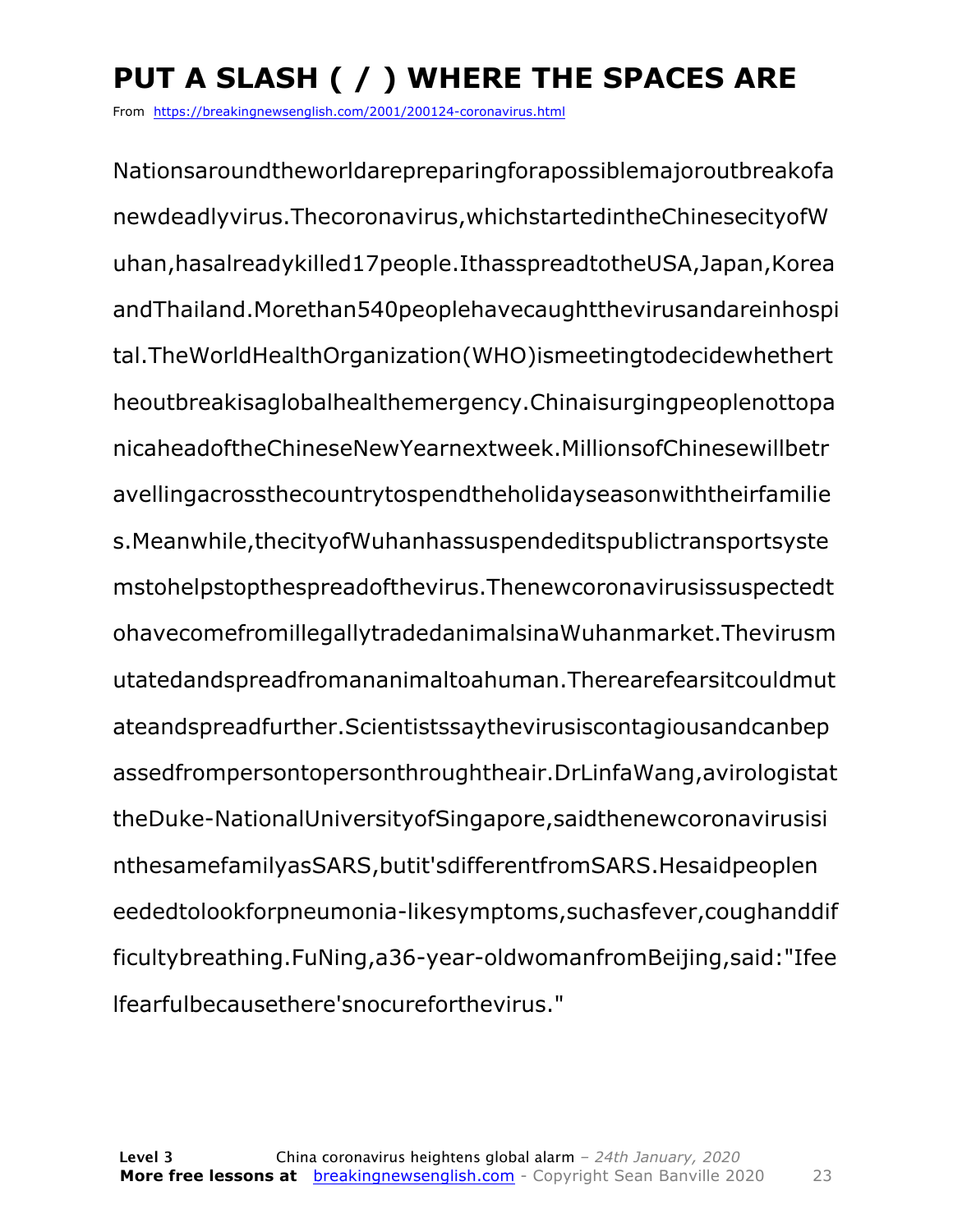### **FREE WRITING**

From https://breakingnewsenglish.com/2001/200124-coronavirus.html

Write about coronavirus for 10 minutes. Comment on your partner's paper.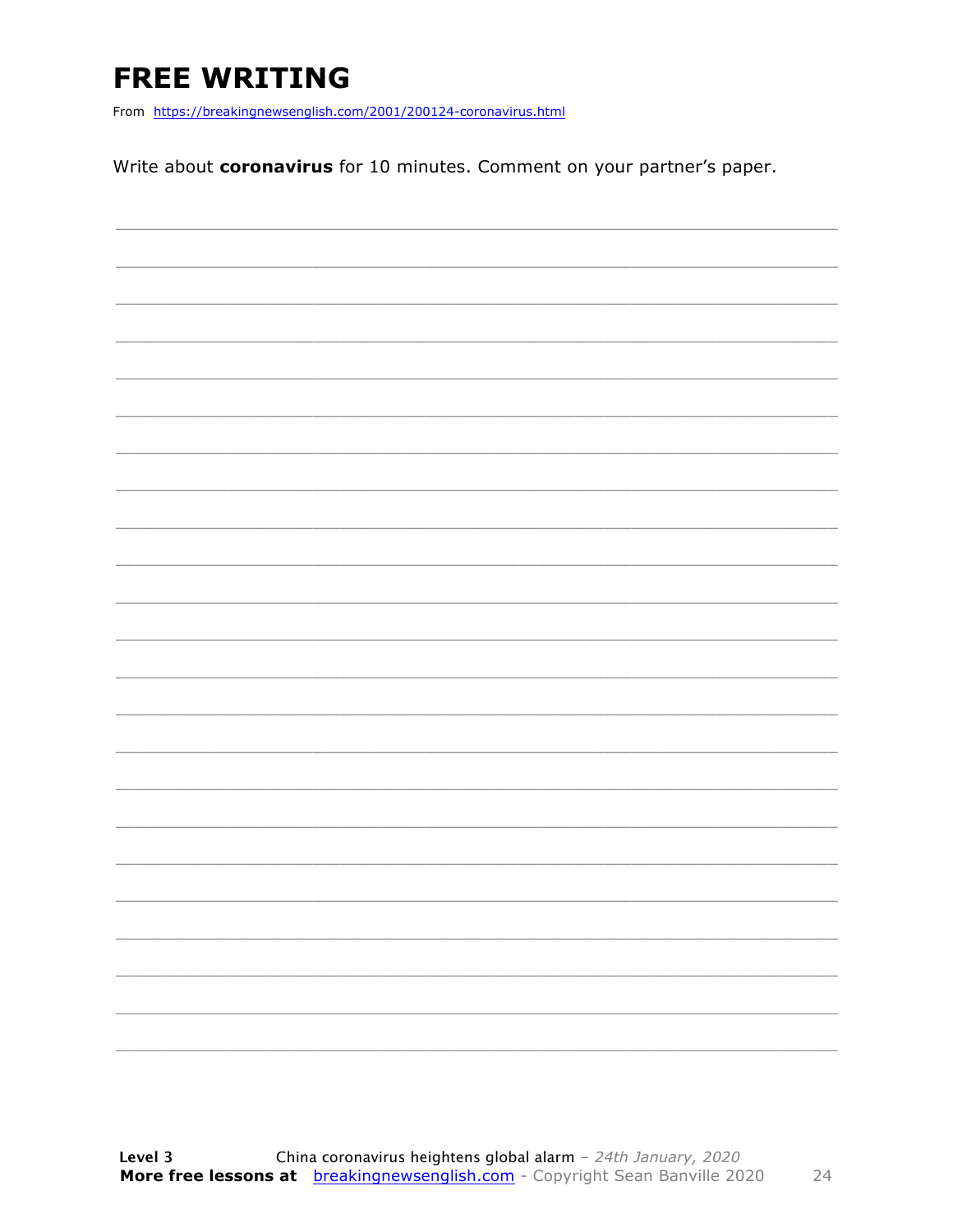### **ACADEMIC WRITING**

From https://breakingnewsenglish.com/2001/200124-coronavirus.html

All international travel should end until the coronavirus has gone. Discuss.

|  | - |
|--|---|
|  |   |
|  | - |
|  | ۰ |
|  |   |
|  |   |

25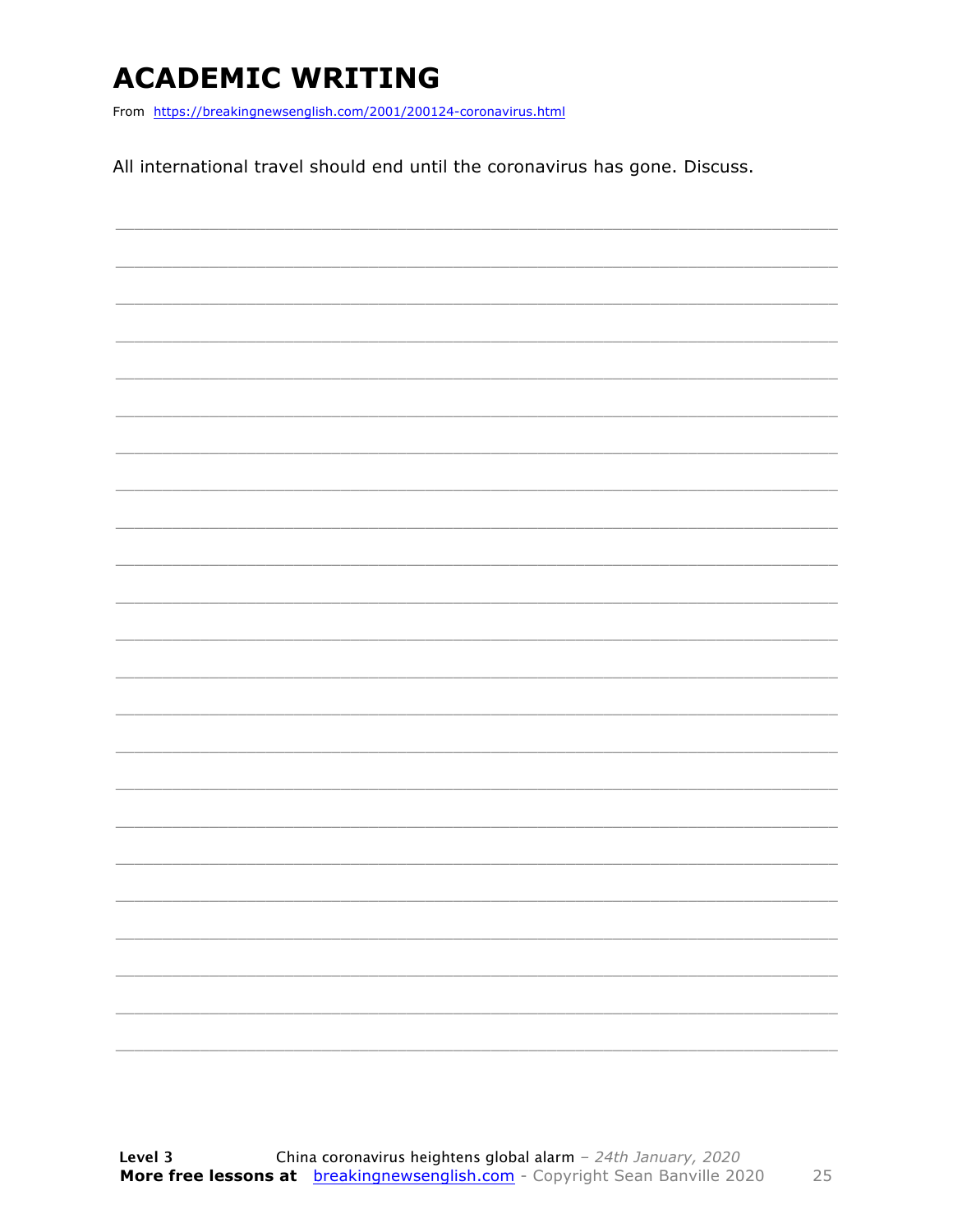#### **HOMEWORK**

**1. VOCABULARY EXTENSION:** Choose several of the words from the text. Use a dictionary or Google's search field (or another search engine) to build up more associations / collocations of each word.

**2. INTERNET:** Search the Internet and find out more about this news story. Share what you discover with your partner(s) in the next lesson.

**3. CORONAVIRUS:** Make a poster about coronavirus. Show your work to your classmates in the next lesson. Did you all have similar things?

**4. TRAVEL BAN:** Write a magazine article about having a travel ban until the coronavirus has disappeared. Include imaginary interviews with people who are for and against this.

Read what you wrote to your classmates in the next lesson. Write down any new words and expressions you hear from your partner(s).

**5. WHAT HAPPENED NEXT?** Write a newspaper article about the next stage in this news story. Read what you wrote to your classmates in the next lesson. Give each other feedback on your articles.

**6. LETTER:** Write a letter to an expert on coronavirus. Ask him/her three questions about it. Give him/her three of your ideas on how to stay away from the coronavirus. Read your letter to your partner(s) in your next lesson. Your partner(s) will answer your questions.